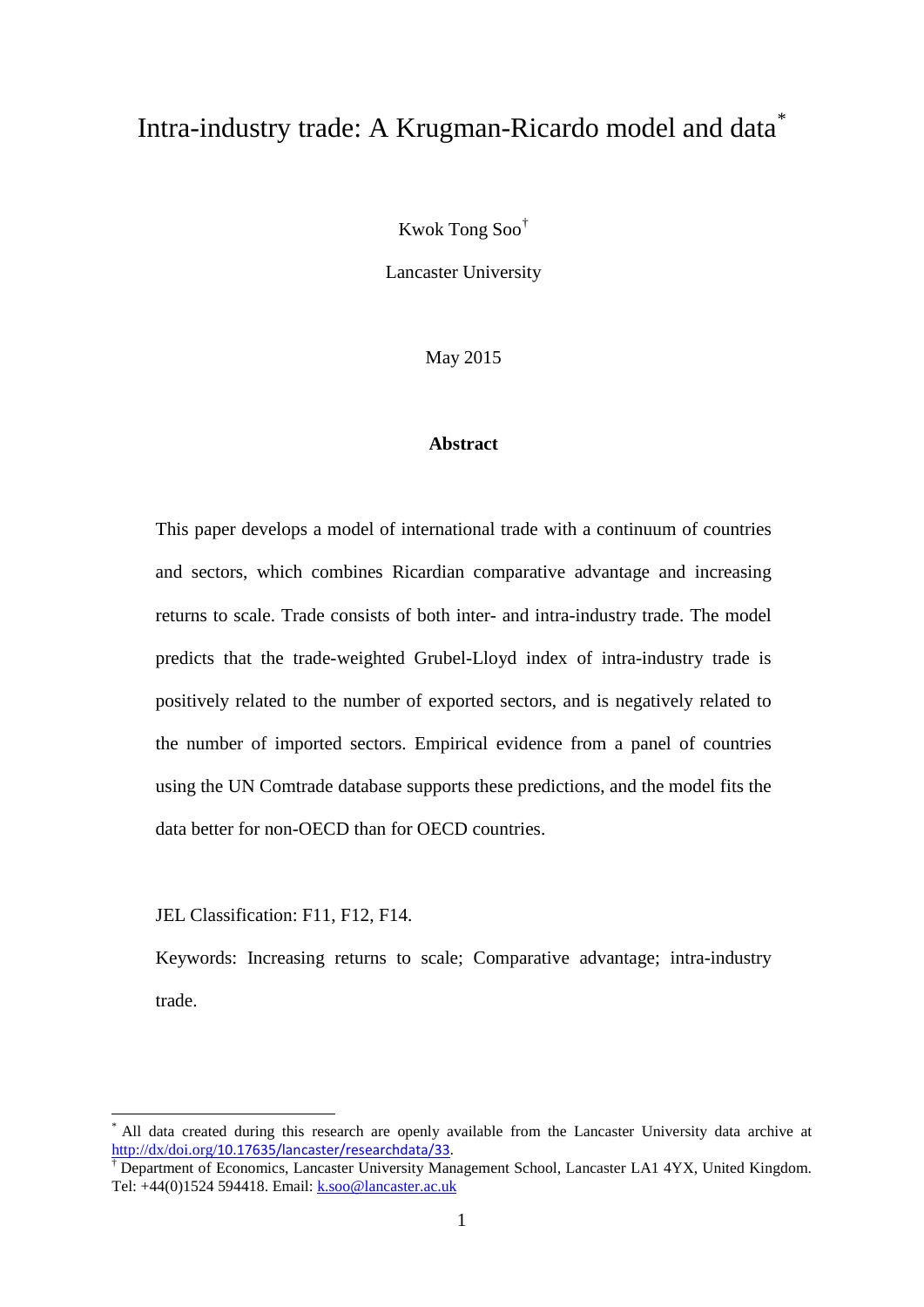#### **INTRODUCTION**

As the international trading system becomes more complex, new theories have been developed to explain trade patterns between countries. Traditional trade theories focus on comparative advantage, in terms of technological differences in the Ricardian model, or factor endowment differences in the Heckscher-Ohlin and specific factors models. More recently, new trade theories have emphasised imperfect competition and increasing returns to scale, such as the Krugman (1980) model, and heterogeneity across firms as in Melitz (2003).

There is an important literature which combines aspects of various international trade theories, providing a more unified picture of the reasons for international trade. For instance, Helpman and Krugman (1985) combine Heckscher-Ohlin factor endowments with Spence-Dixit-Stiglitz imperfect competition to show the pattern of trade that emerges when both traditional and new trade theories are combined. Davis (1995) combines Heckscher-Ohlin factor endowments with Ricardian comparative advantage to show how intra-industry trade can arise in the absence of imperfect competition. More recently, Bernard et al (2007) combine a Melitz (2003) model of monopolistic competition with heterogeneous firms with Heckscher-Ohlin factor endowments to show how firm heterogeneity interacts with country characteristics in international trade.

The present paper contributes to the literature cited above. We develop a model of international trade with a continuum of countries and sectors, based on both traditional and new trade theories. We combine Ricardian technological differences across countries and monopolistic competition of the Krugman (1980) variety. In so doing, we provide an alternative to the Helpman and Krugman integration of traditional and new trade theories.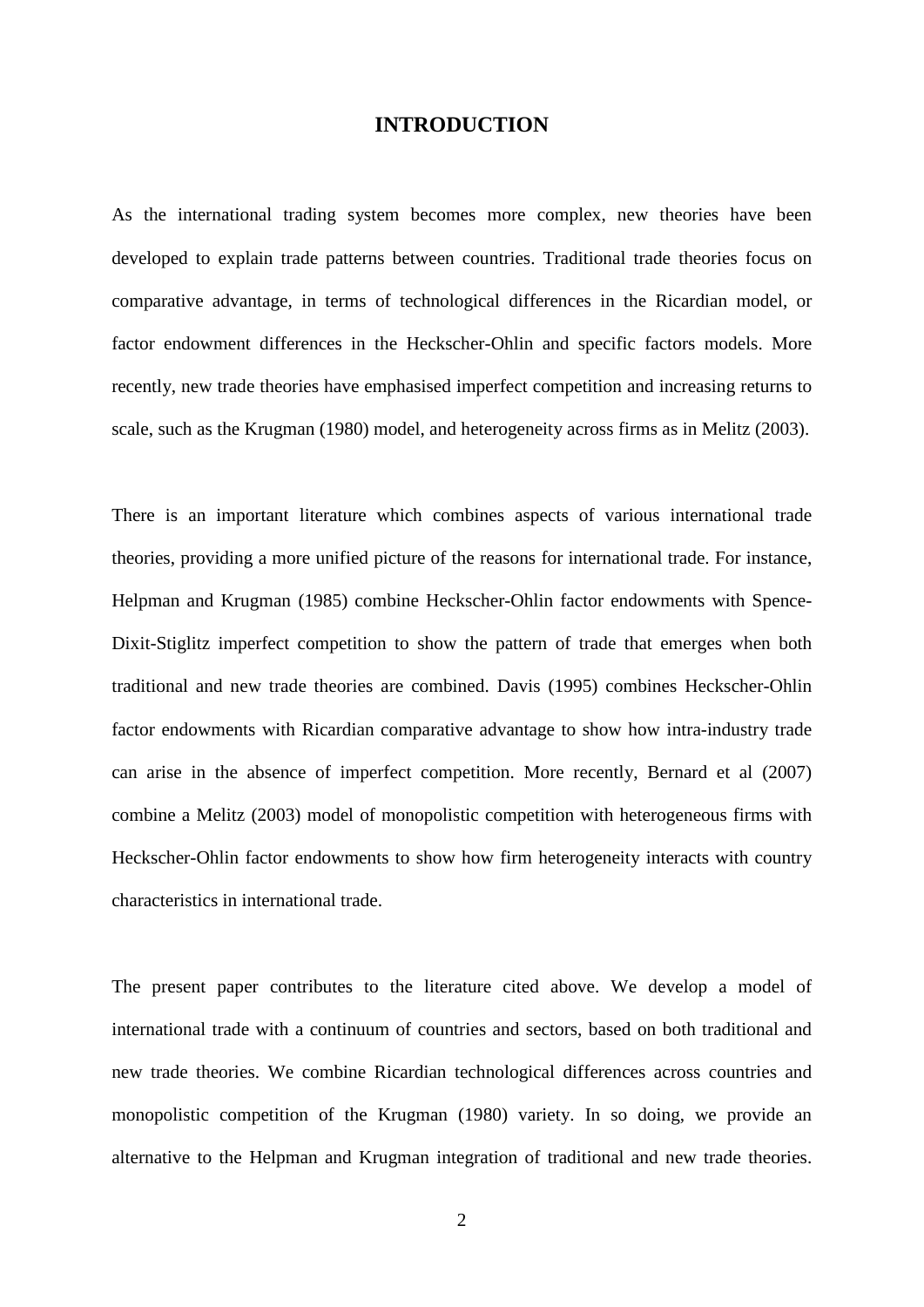This alternative is important, as the empirical evidence (e.g. Harrigan (1997), Davis and Weinstein (2001)) shows that there is an important role for technological differences across countries in determining the structure of production.

The model generates new predictions for the determinants of the degree of intra-industry trade. The trade-weighted Grubel-Lloyd (TWGL) index of intra-industry trade is shown to depend positively on the number of sectors exported by a country, the country size and the total trading partner size, and negatively on the number of sectors imported. Whilst country size is not a new predictor of the TWGL index, the number of exported and imported sectors are, and we are interested in finding out whether these new predictors are empirically relevant. We therefore take these model predictions to data from the UN Comtrade database, making use of a panel of 172 countries from 1988 to 2013, and find that they are largely consistent with the data. In addition, the model's predictions fit the data better for non-OECD than for OECD countries. This suggests that the combination of technological differences and imperfect competition is more appropriate for the former countries, while the Helpman and Krugman combination of factor endowment differences and imperfect competition is more appropriate for the latter countries (see Hummels and Levinsohn (1995)).

On the theoretical side, this paper is related to models that extend the monopolistic competition model of trade in several ways. For instance, Ricci (1997) combines Ricardian comparative advantage and monopolistic competition in a two country, two sector model. Chung (2007) allows for differences across countries in the fixed and marginal costs of production in a model of international trade under monopolistic competition. Shelburne (2002) develops a multi-country version of the Helpman and Krugman (1985) model. The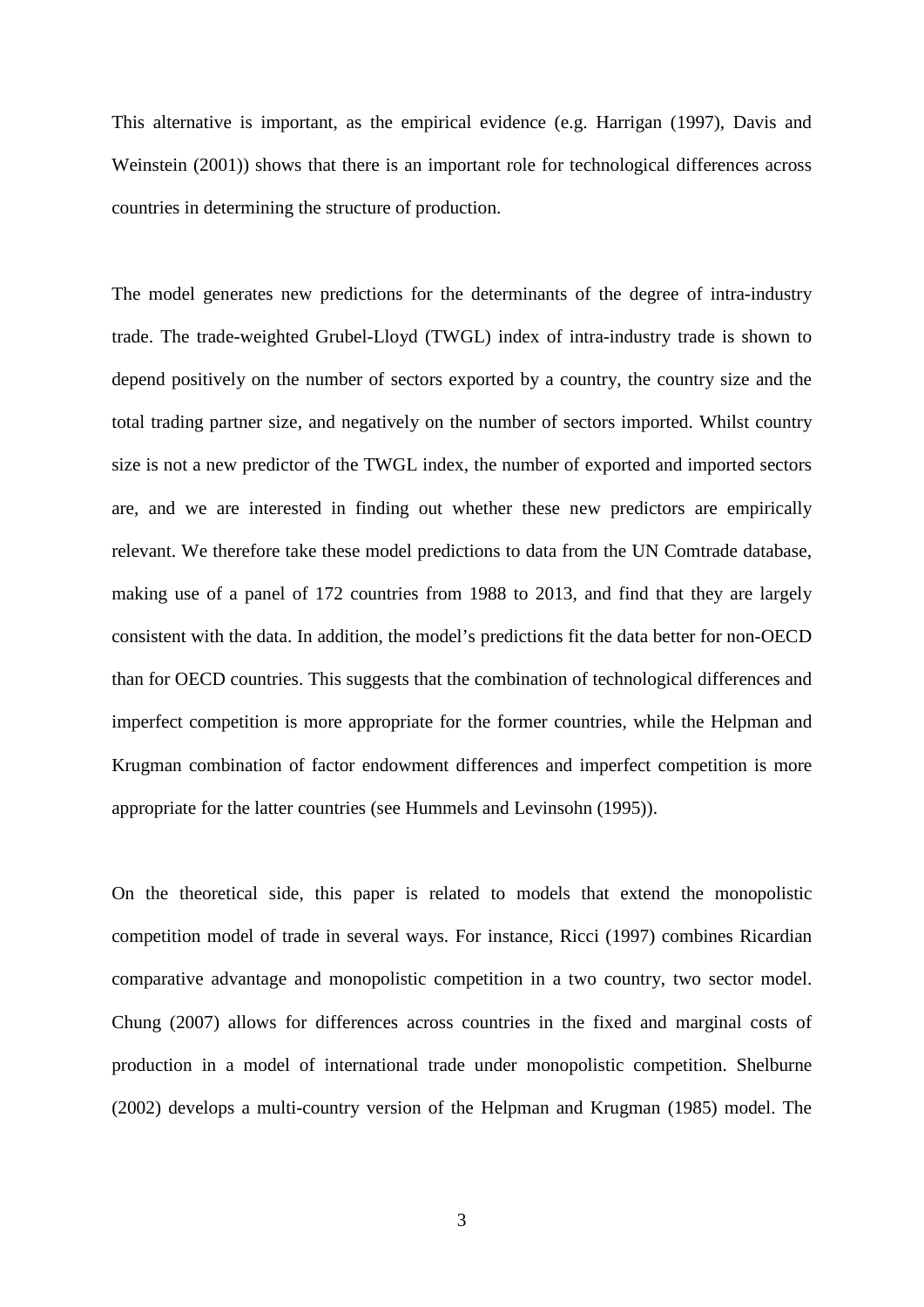present paper innovates relative to this literature by adopting a many-country, many-sector framework, which more readily lends itself to empirical analysis.

There is of course a literature that includes models that have many goods and countries. For instance, Eaton and Kortum (2002) extend the Dornbusch et al (1977) Ricardian model with a continuum of goods to many countries. Kikuchi et al (2008) develop a many-sector, twocountry model of international trade with Ricardian comparative advantage and monopolistic competition. By introducing many countries and trade costs, the present paper generates additional results on the pattern of trade relative to Kikuchi et al (2008). Romalis (2004) combines the many-good Heckscher-Ohlin model developed by Dornbusch et al (1980) with trade costs and Krugman (1980) monopolistic competition. Chaney (2008) and Arkolakis et al (2008) extend the Melitz (2003) heterogeneous firms model to many countries. In these models, firms within each sector have different productivities, but all countries have the same technology. In contrast, our model has identical firms in each sector, but countries have comparative advantage in different sectors. Finally, Hsieh and Ossa (2011) develop a manycountry, many-industry model of trade which combines Ricardian comparative advantage, Krugman (1980) imperfect competition, and Melitz (2003) firm heterogeneity. They use the model to analyse the effects on world incomes of productivity growth in China, whereas our focus in this paper is on intra-industry trade.

On the empirical side, there is a vast literature documenting and analysing the determinants of intra-industry trade. This literature has been surveyed by Greenaway and Milner (1987, 2005) and Greenaway and Torstensson (1997). Grubel and Lloyd (1975) was the first major study of the phenomenon. Much of the earlier empirical work was exploratory in nature, for instance Balassa and Bauwens (1987). More recent work has mainly been based on the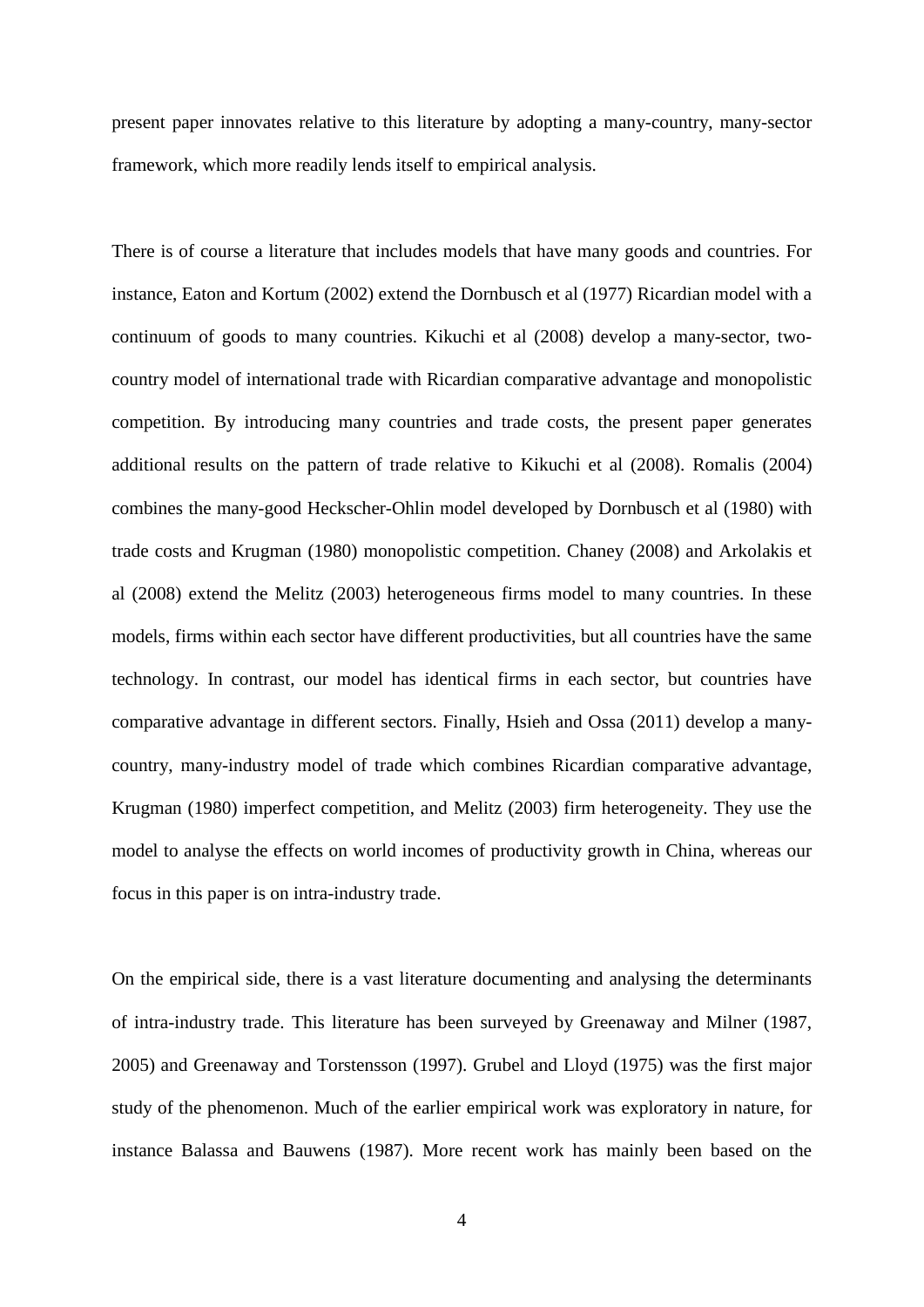theoretical approach of Helpman and Krugman (1985). Helpman (1987) was the first of these, and was followed by Hummels and Levinsohn (1995), Kim and Oh (2001), Debeare (2005), Cieslik (2005), and Kamata (2010). These papers are based on the model without trade costs. Bergstrand (1990) and Bergstrand and Egger (2006) formally introduce trade costs into the model and develop theoretically-founded empirical predictions on the relationship between intra-industry trade and trade costs. Compared to the recent literature, the present paper develops a new model of intra-industry trade which generates new empirical predictions as discussed above, for which we find strong evidence in the data.

Section I sets out the model, while Section II discusses both the no-trade equilibrium and the open economy equilibrium. The main theoretical results are derived in Section III, where we show that international trade consists of both inter-industry and intra-industry trade. Intraindustry trade arises because more than one country has a comparative advantage in each sector; if only one country has a comparative advantage in each sector, then all trade would be inter-industry. We show how the various parameters of the model affect the tradeweighted Grubel-Lloyd (TWGL) index of intra-industry trade. In particular, own country size, total trading partner size and the number of exported sectors are positively related to the TWGL index, while the number of imported sectors is negatively related to the TWGL index.

Section IV documents the data and methods used in the empirical analysis. In addition to conventional panel data methods, we also control for the endogeneity of the number of exported and imported sectors using two-step GMM methods. In Section V we show that the empirical evidence is mostly consistent with what the theoretical model predicts about the determinants of the TWGL index, especially the two new predictors: the number of sectors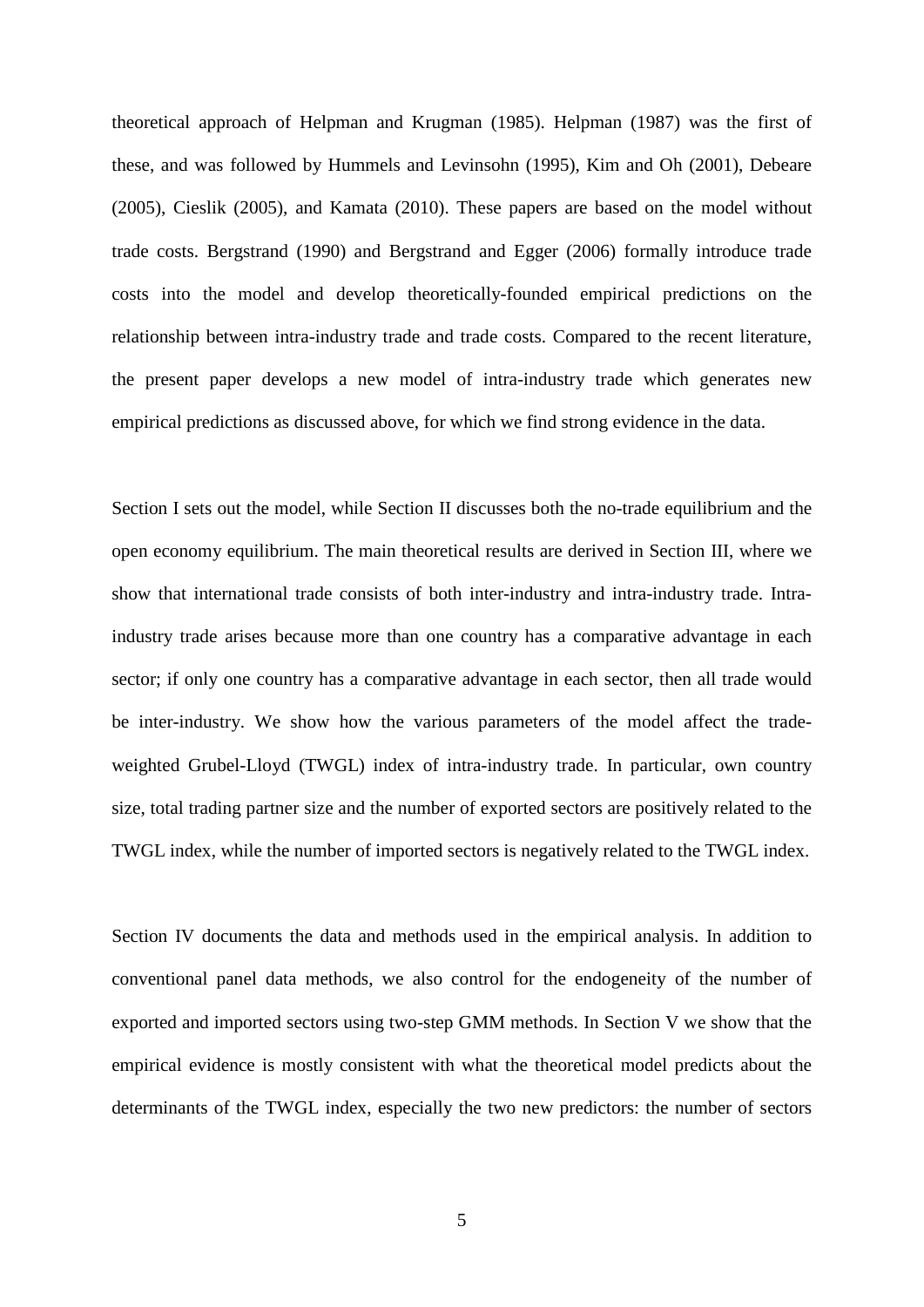exported and imported. The predictions of the model are more in line with the results for non-OECD countries than for OECD countries. Section VI provides some brief conclusions.

## **I. THE MODEL**

There is a continuum of countries  $z \in [0, Z]$ , and a continuum of sectors  $s \in [0, S]$ . Labour is the only factor of production, and is perfectly mobile across sectors but perfectly immobile across countries. Each country has  $L_z$  units of labour. Define  $L_W = \int_0^z L_z dz$  as the world supply of labour, so that the average country size is  $\overline{L_z} = L_W/Z$ .

The representative consumer's utility is a Cobb-Douglas function:

$$
U = \int_0^S b_S \log(C_S) \, ds \tag{1}
$$

Each sector consists of a continuum of varieties, so that consumption in each sector  $C_s$  is a constant-elasticity-of-substitution (CES) sub-utility function defined over  $\omega \in [0, \Omega]$ varieties:

$$
C_{\rm s} = \int_0^{\Omega} c_{\omega}^{\rho} \, d\omega \qquad \qquad 0 < \rho < 1 \tag{2}
$$

Each variety  $\omega$  is produced under increasing returns to scale and monopolistic competition as in Krugman (1980). All firms in the same sector in a country share the same cost function – there is no firm heterogeneity of the Melitz  $(2003)$  type<sup>[1](#page-22-0)</sup>. Divide sectors into those that a country has a comparative advantage in,  $S_1$ , and those that a country has a comparative disadvantage in,  $S_2$ . The labour used in country z in producing a variety  $\omega$  in sector s is given by:

$$
l_{\omega} = \gamma (f + c q_{\omega}) \qquad \text{for} \qquad s \in S_1 \tag{3}
$$

$$
l_{\omega} = f + cq_{\omega} \qquad \text{for} \qquad s \in S_2 \tag{4}
$$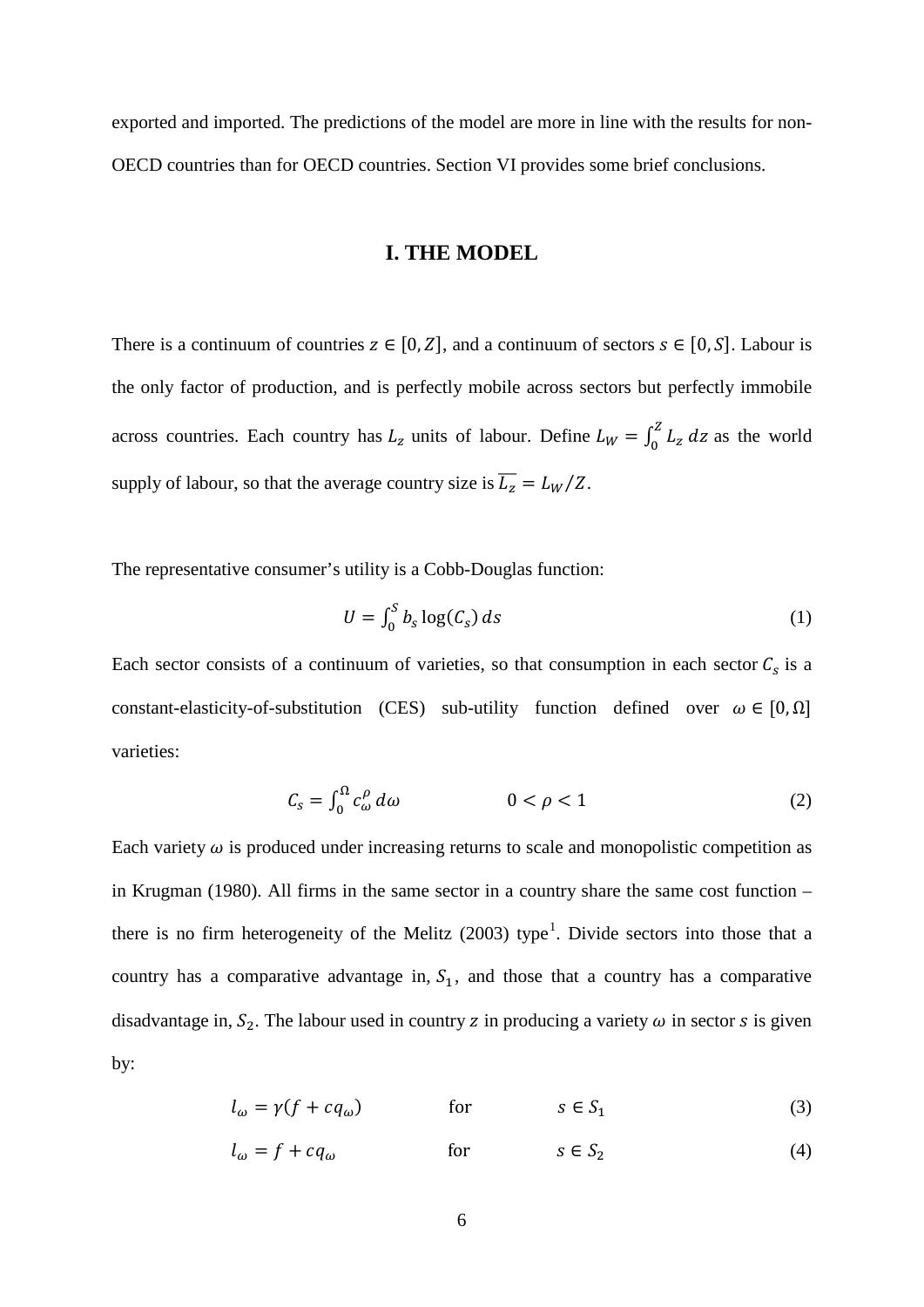Where  $S_1 + S_2 = S$ ,  $q_\omega$  is the output of variety  $\omega$ , and  $\gamma < 1$  reflects the comparative advantage of country z in sectors  $S_1$ , in the form of lower cost of production.  $\gamma$  is assumed to be common across countries but may apply to different sectors in different countries. Technological advantage is synonymous with comparative advantage in this paper; we favour the latter term in the remainder of the paper.

We make two key assumptions on the comparative advantage sectors to simplify the analysis. First, the mass of comparative advantage sectors is proportional to the labour force in each country:  $S_{1z} = \lambda L_z < S$ , where  $\lambda$  is constant across countries. As a result, a larger country has a comparative advantage in more sectors than does a smaller country, but, as will be shown in Section III below, in the free trade equilibrium each country devotes the same amount of labour to each comparative advantage sector. By fixing the mass of comparative advantage sectors in a country, this assumption prevents agglomeration forces and the possibility of multiple equilibria in the presence of trade costs (see Krugman (1980), Fujita et al (1999)), so that labour specialisation is based only on comparative advantage. This enables us to obtain a relatively simple expression for the TWGL index later on.

The second key simplifying assumption is that each sector has the same mass of countries which have a comparative advantage in it. Hence there will be  $\lambda L_W/S$  countries with a comparative advantage in each sector. Assume that  $\lambda L_W > S$ ; that is, there is at least one country with a comparative advantage in each sector. These two assumptions impose a bound on the values of  $\lambda: L_z < \frac{s}{\lambda} < L_w$ . Similarly to the first assumption above, this assumption simplifies the analysis by making all sectors symmetric and eliminating the size of a sector from the analysis. Otherwise, a country may have a comparative advantage in sectors which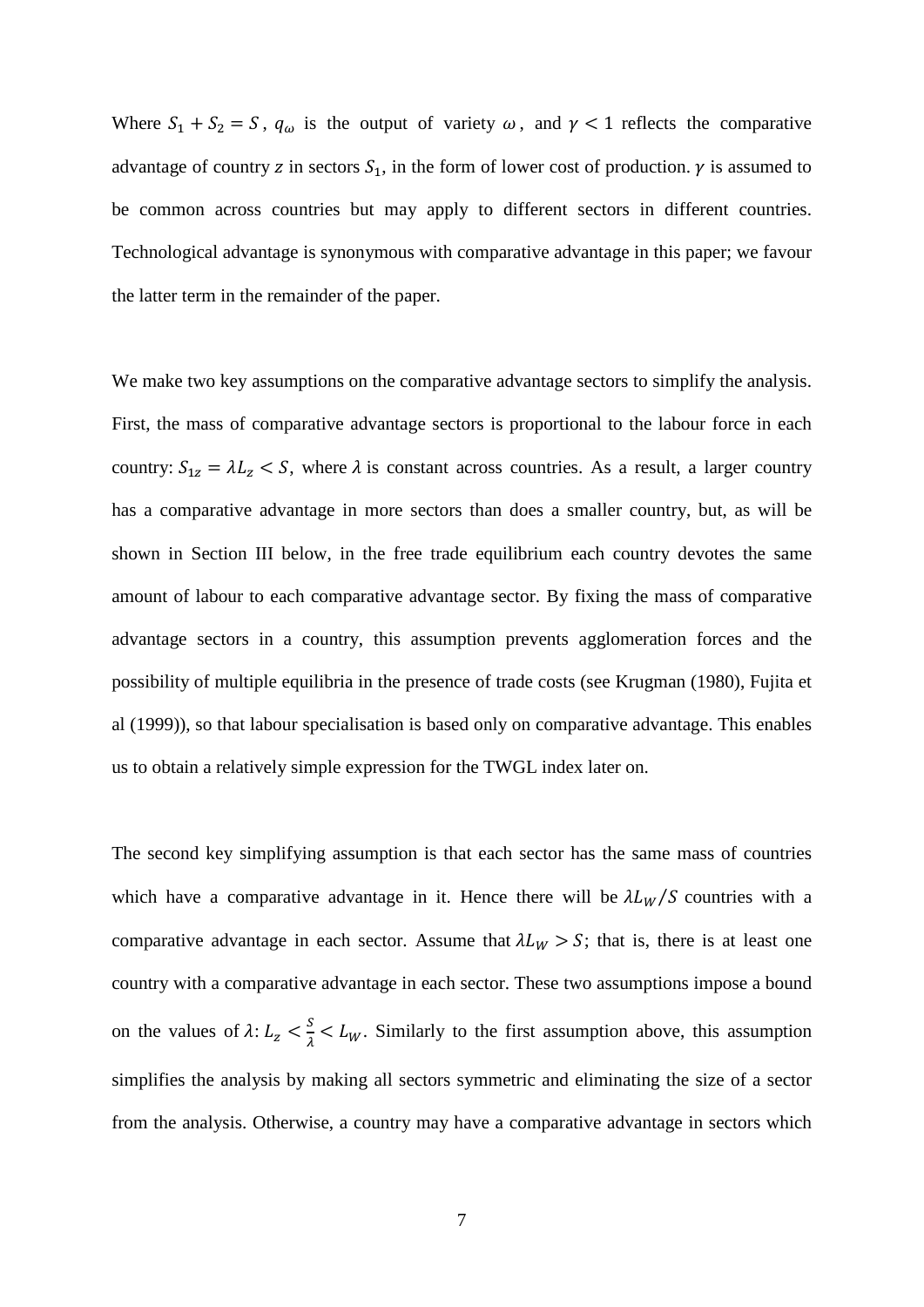many other countries also have a comparative advantage in, and this would influence the expression of the TWGL index.

Assume full employment, and free entry and exit of firms so that profits are zero in equilibrium. Since in equilibrium all firms in sector *s* will charge the same price and produce the same output, the total labour used in each sector is simply the mass of varieties in each sector times the labour used in each variety:  $L_s = n_\omega l_\omega$ . Then following the same steps as in Krugman (1980), the solution to the model gives:

$$
p_1 = \frac{\gamma w c}{\rho} \qquad q_{\omega 1} = \left(\frac{f}{c}\right) \left(\frac{\rho}{1-\rho}\right) \qquad n_1 = \frac{(1-\rho)L_s}{\gamma f} \qquad \text{for} \qquad s \in S_1 \tag{5}
$$

$$
p_2 = \frac{wc}{\rho} \qquad q_{\omega 2} = \left(\frac{f}{c}\right)\left(\frac{\rho}{1-\rho}\right) \qquad n_2 = \frac{(1-\rho)L_s}{f} \qquad \text{for} \qquad s \in S_2 \quad (6)
$$

Where w is the wage rate,  $p_1$  is the price of each good  $\omega$  in each sector in  $S_1$ , and  $n_1$  is the endogenously-determined mass of varieties in each sector in  $S<sub>1</sub>$ . Hence there are lower prices and a larger mass of varieties in the sectors with a comparative advantage as compared to the other sectors (assuming the labour used in each sector is the same), although output of each variety is the same across sectors.

## **II. AUTARKIC AND FREE TRADE EQUILIBRIA**

First, we consider the case of autarky. In autarky, each country must produce all sectors, and given the Cobb-Douglas utility, free movement of labour across sectors and the fact that there are S sectors, will devote  $L_s = L_z/S$  labour to each sector<sup>[2](#page-22-1)</sup>. Then:

$$
n_1 = \frac{(1-\rho)L_z}{Sy} \quad \text{and} \quad n_2 = \frac{(1-\rho)L_z}{Sf} \tag{7}
$$

Total consumption equals output and is identical across varieties so individual consumption is  $c_{\omega s}^A = q_{\omega s}/L_z$ . Because all varieties in each sector are symmetric, we have: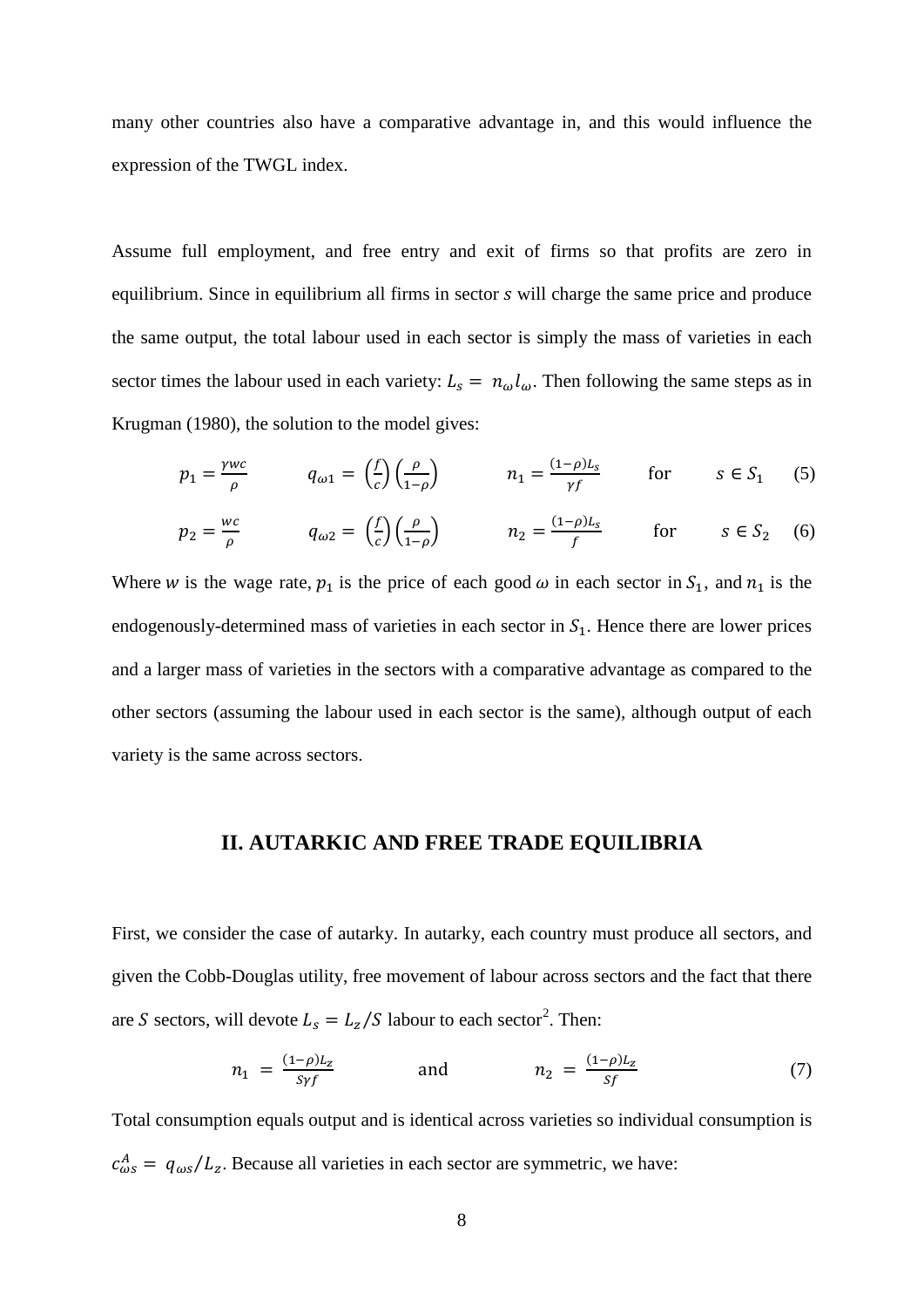$$
C_s^A = \int_0^\Omega c_\omega^\rho d\omega = n_s (c_{\omega s}^A)^\rho
$$
  
=  $n_1 (c_{\omega s}^A)^\rho = \frac{(1-\rho)L_z}{s\gamma f} \left(\frac{f}{c} - \frac{\rho}{1-\rho} \frac{1}{L_z}\right)^\rho$   
=  $\frac{1}{s\gamma} \left[\frac{(1-\rho)L_z}{f}\right]^{1-\rho} \left(\frac{\rho}{c}\right)^\rho$  for  $s \in S_1$  (8a)  
=  $n_2 (c_{\omega s}^A)^\rho = \frac{(1-\rho)L_z}{s f} \left(\frac{f}{c} - \frac{\rho}{1-\rho} \frac{1}{L_z}\right)^\rho$   
=  $\frac{1}{s} \left[\frac{(1-\rho)L_z}{f}\right]^{1-\rho} \left(\frac{\rho}{c}\right)^\rho$  for  $s \in S_2$  (8b)

Since the quantity of each variety is the same in each sector, while the mass of varieties is larger in the comparative advantage sectors  $S_1$ , each consumer's total consumption is larger in the comparative advantage sectors than in the comparative disadvantage sectors. It is possible to substitute these expressions for consumption in each sector into the utility function (1) to perform a welfare comparison between autarky and free trade. Since our focus in the empirical analysis is on trade patterns rather than welfare, we do not pursue this topic further.

Next, consider the case of international trade. Assume that there are no trade  $costs<sup>3</sup>$  $costs<sup>3</sup>$  $costs<sup>3</sup>$ . When free international trade is allowed, the free trade equilibrium is such that each country will specialise in and export the  $S_1 = \lambda L_z$  sectors in which it has a comparative advantage, and import the other  $S_2 = S - \lambda L_z$  sectors from the other countries. Specialisation in a country's comparative advantage sectors results in the largest mass of varieties in the world economy, and thus maximises the welfare of all countries. As a result, larger countries produce a more diversified range of sectors than small countries, which is in accord with the empirical findings in Hummels and Klenow (2005). In addition, because there are many varieties in each sector, and there are  $\lambda L_W/S > 1$  countries which have a comparative advantage in each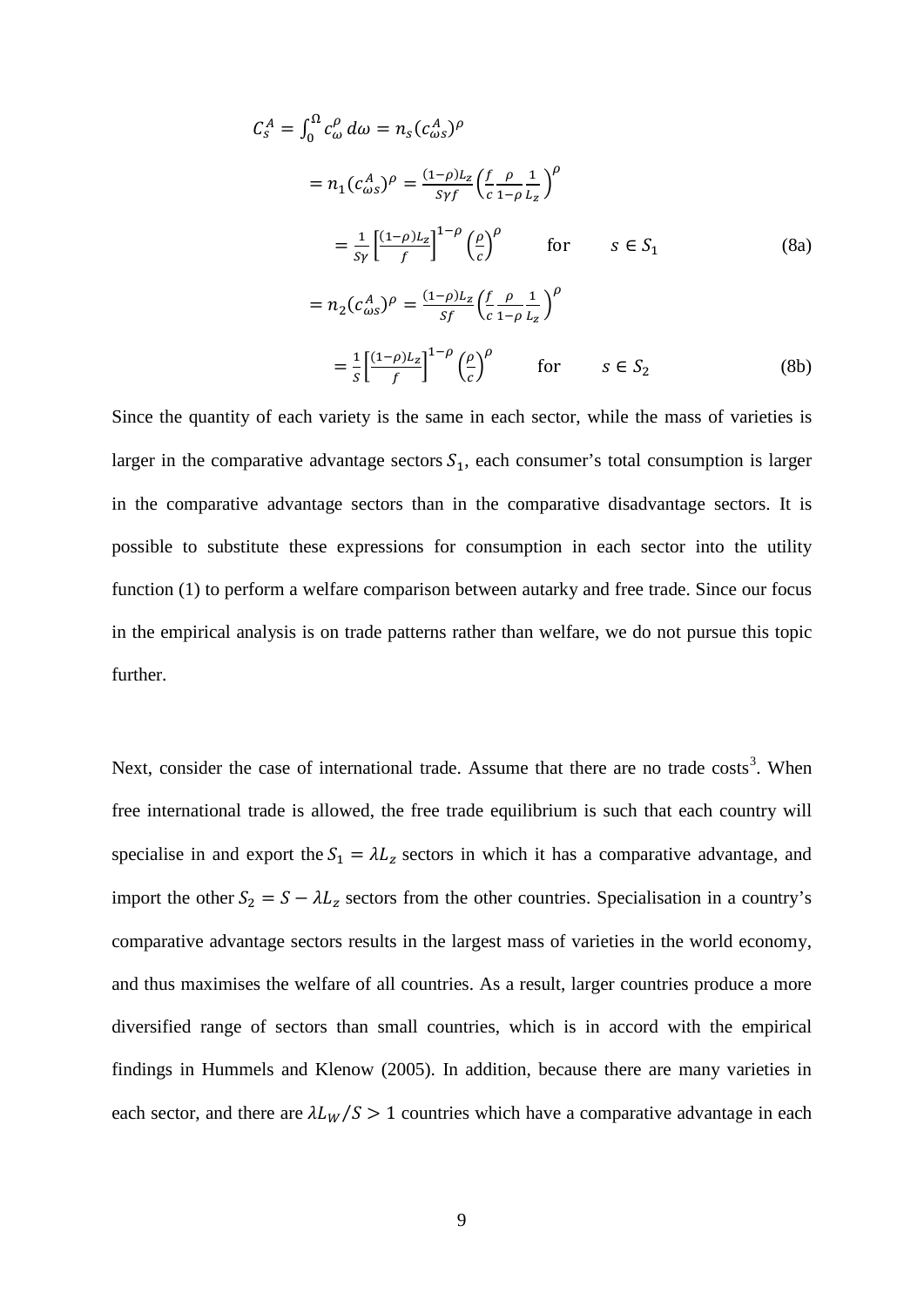sector, a country will also import varieties from the sectors in which it has a comparative advantage. That is, trade will be both inter- and intra-industry in nature<sup>[4](#page-24-0)</sup>.

In the terminology of the new trade literature, when trade is liberalised, new firms enter the sectors where a country has comparative advantage and produce a larger mass of varieties in these sectors, while firms in the other sectors exit. Therefore, all the labour in each country is used in the  $S_1 = \lambda L_z$  sectors in which it has a comparative advantage. It is well-known that there is indeterminacy in production in the Ricardian model (see for example Eaton and Kortum  $(2012)^5$  $(2012)^5$ . To simplify the analysis, we make the fairly strong assumption that labour is equally divided between the country's comparative advantage sectors when international trade is allowed. That is,  $L_s = L_z / \lambda L_z = 1 / \lambda$ . As we will see later on, this assumption enables us to make a clear prediction about the relationship between the parameters of the model and the pattern of trade between countries, so it is an empirical issue whether this is an appropriate assumption to make.

Since we assume no trade cost, every country will export its comparative advantage sectors to every other country in the world. Then, for a producer in a comparative advantage sector of a country, letting an asterisk denote values for consumers in other countries, the equilibrium prices and quantities are (analogously to equations (5) and (6) above):

$$
p_{\omega} = p_{\omega}^{*} = \frac{\gamma w c}{\rho} \qquad c_{\omega}^{FT} = (c_{\omega}^{FT})^{*} = \frac{f}{c} \frac{\rho}{1 - \rho} \frac{1}{L_{W}}
$$
(9)

$$
n_S^{FT} = \frac{1-\rho}{\lambda \gamma f} \qquad n_S^{FT} = n_S^{FT} \left(\frac{\lambda L_W}{S}\right) = \frac{(1-\rho)L_W}{\gamma f S} \tag{10}
$$

Where  $n_{SW}^{FT}$  is the mass of varieties produced in the world in that sector. Since there are no trade costs, prices and consumption of domestic and foreign varieties are equalised. Therefore, each consumer's consumption in each sector is: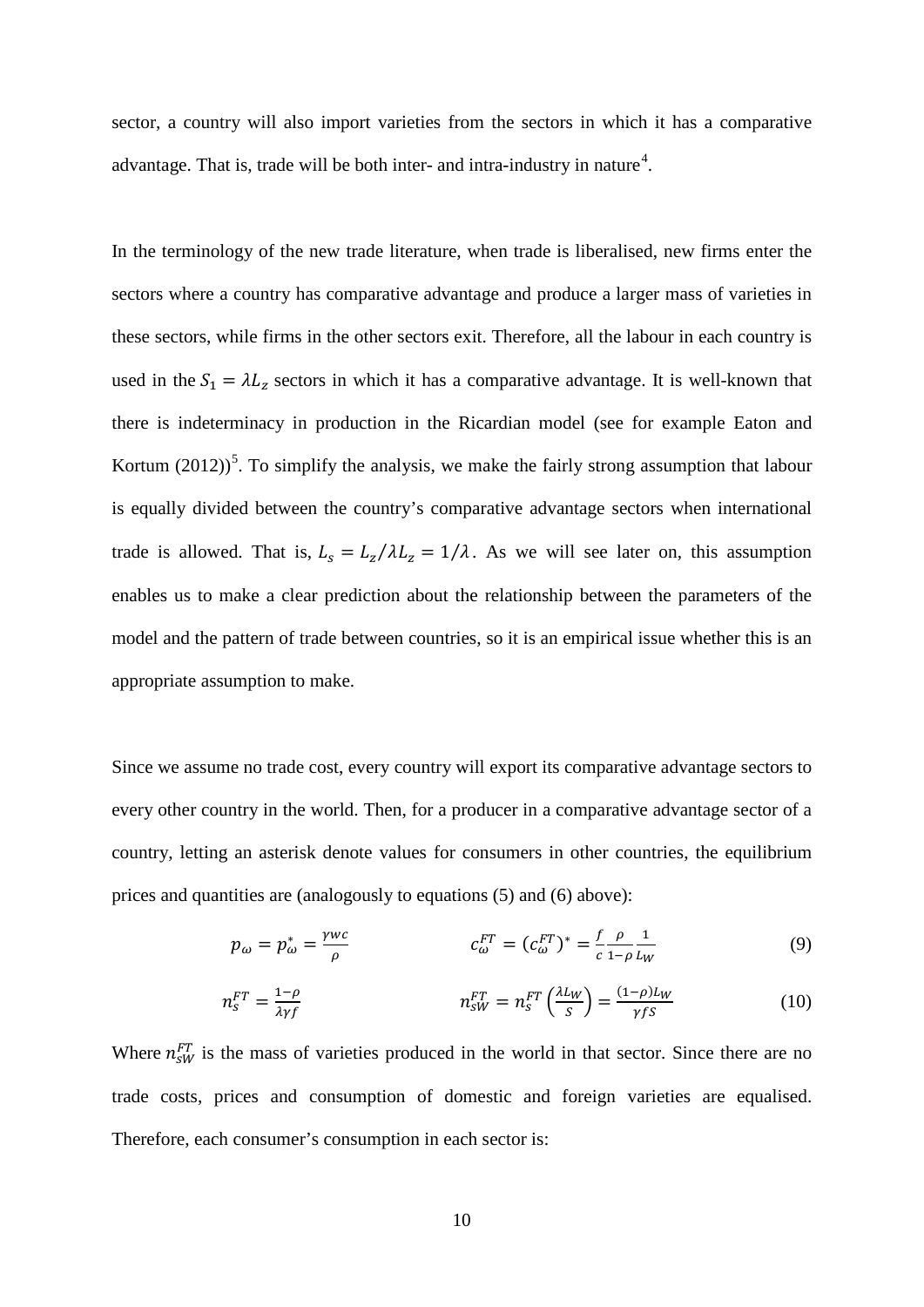$$
C_S^{FT} = n_{SW}^{FT} (c_{\omega}^{FT})^{\rho} = \frac{(1-\rho)L_W}{\gamma f s} \left(\frac{f}{c} \frac{\rho}{1-\rho} \frac{1}{L_W}\right)^{\rho} = \frac{1}{\gamma s} \left[\frac{(1-\rho)L_W}{f}\right]^{1-\rho} \left(\frac{\rho}{c}\right)^{\rho} \tag{11}
$$

Comparing consumption under autarky (8a) and (8b) with consumption under free trade (11), the representative consumer consumes a smaller amount of each variety under free trade, but a larger mass of varieties, with the result that  $C_s^{FT} > C_s^A$ .

## **III. TRADE PATTERNS**

With international trade, each country is specialised in the  $S_1 = \lambda L_z$  sectors in which it has a technological advantage. Assume that trade is balanced, and that a country devotes  $L_s = 1/\lambda$ labour to each of its comparative advantage sectors. Recall from equations (9) and (10) above that with international trade, if a sector is produced in a country, the output of each country in that sector is the same. As a result, the implication of the Krugman (1980) model that wages may differ if countries differ in size does not arise in this model, since in this model, a larger country simply has more sectors, not larger sectors as is the case in Krugman (1980). With zero profits in equilibrium and labour as the only factor of production, the value of output in each sector in each country is equal to the wage bill in that sector,  $wL_s = w/\lambda$ . Following the approach in Krugman (1980), the value of a country's exports in each sector are equal to the value of output in that sector  $(w/\lambda)$  times the demand from the rest of the world for the country's output  $(w (L_W - L_z) (\lambda L_z / S))$ , divided by total world demand for the country's output  $(wL_W(\lambda L_z/S))$ :

$$
(\text{Exports})_{s \in S_1} = \left(\frac{w}{\lambda}\right) \left(\frac{L_W - L_z}{L_W}\right) \tag{12}
$$

Exports in each sector depend on the size of the country relative to the rest of the world.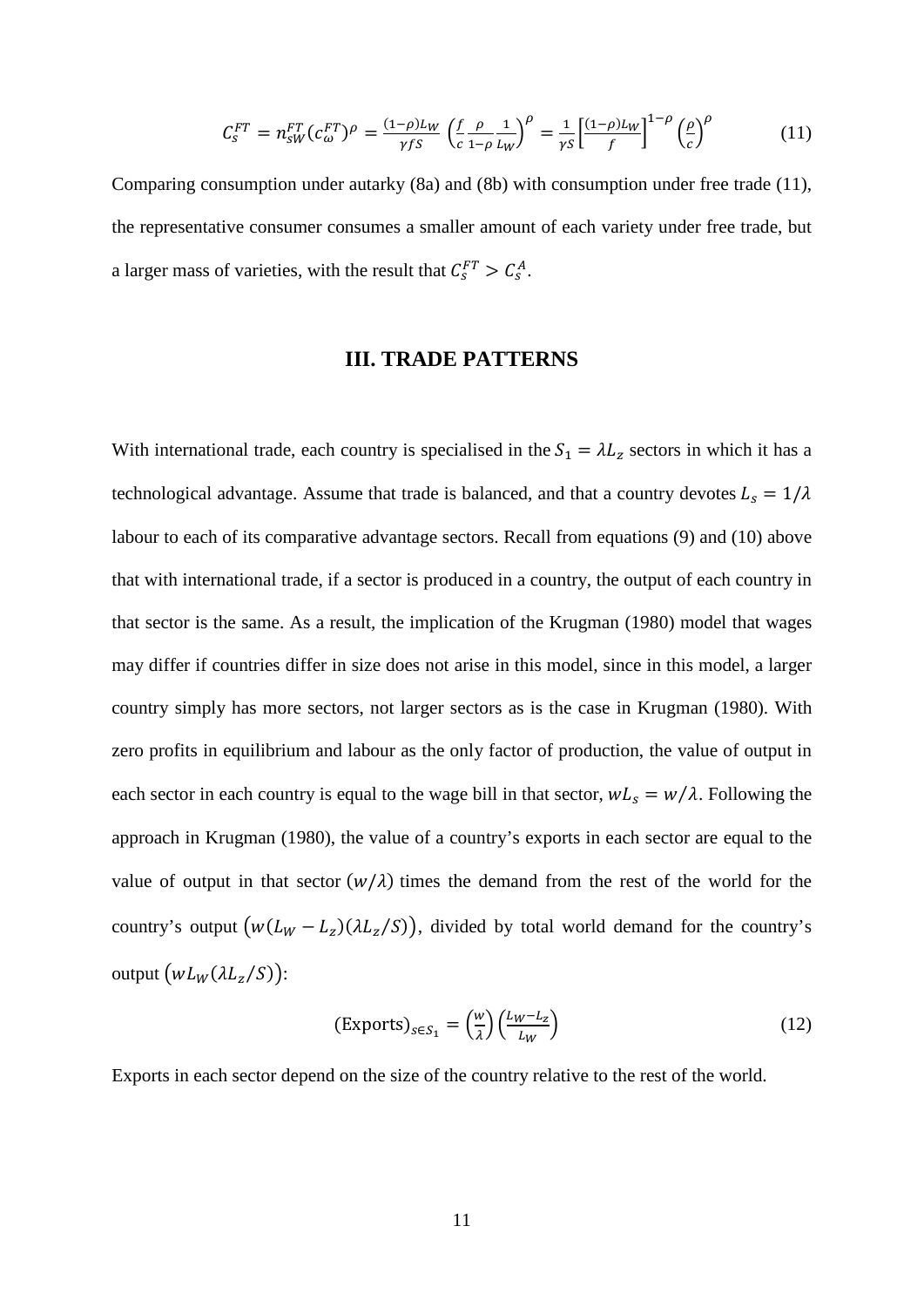Because  $\lambda L_W/S > 1$  countries are assumed to have a comparative advantage in any one sector, these countries will export different varieties within that sector to each other. The value of a country's imports in each of its comparative advantage sectors is equal to the value of output in that sector in each country  $(w/\lambda)$  times the country's share of world demand for the sector  $(L_z/L_w)$ , times the mass of countries exporting that sector to the country in question  $((\lambda L_W/S) - 1)$ :

$$
(\text{Imports})_{s \in S_1} = \left(\frac{w}{\lambda}\right) \left(\frac{L_z}{L_W}\right) \left(\frac{\lambda L_W}{s} - 1\right) \tag{13}
$$

Where  $\lambda L_W/S - 1$  is the mass of other countries which produce each sector in  $S_1$ . Define the Grubel-Lloyd  $(GL)$  index for country  $z$  in a sector  $s$  as:

$$
GL_{zs} = \left(1 - \frac{|Exports_{zs} - Imports_{zs}|}{Exports_{zs} + Imports_{zs}}\right)
$$
\n(14a)

$$
= \left\{ 1 - \frac{\left| \frac{L_W - L_Z}{L_W} - \frac{L_Z(\lambda L_W - S)}{SL_W} \right|}{\frac{L_W - L_Z}{SL_W} + \frac{L_Z(\lambda L_W - S)}{SL_W}} \right\}
$$
 for  $s \in S_1$  (14b)

$$
= 0 \qquad \qquad \text{for} \qquad s \in S_2 \qquad (14c)
$$

Hence the trade-weighted aggregate GL index of intra-industry trade of a country across all sectors will be:

$$
TWGL_z = \int_0^S \left[ GL_{zs} * \left( \frac{Exports_{zs} + Imports_{zs}}{Exports_{z} + Imports_{z}} \right) \right] ds
$$
 (15a)

$$
= \left\{ 1 - \frac{\left| \frac{L_W - L_Z}{L_W} - \frac{L_Z(\lambda L_W - S)}{SL_W} \right|}{\frac{L_W - L_Z}{L_W} + \frac{L_Z(\lambda L_W - S)}{SL_W}} \right\} \left( \frac{\lambda L_Z}{S} \right) \tag{15b}
$$

Where the last term on the right-hand-side is the share of sectors the country has a comparative advantage in (hence produces when international trade is allowed); this simple expression arises because we have assumed that all sectors are the same size. The GL index and the TWGL index are both bounded between 0 and 1; this is true for the TWGL index since we have assumed above that  $\lambda L_z = S_1 \leq S$ . In the empirical analysis we will work almost exclusively with the TWGL index, since it yields more interesting results than the GL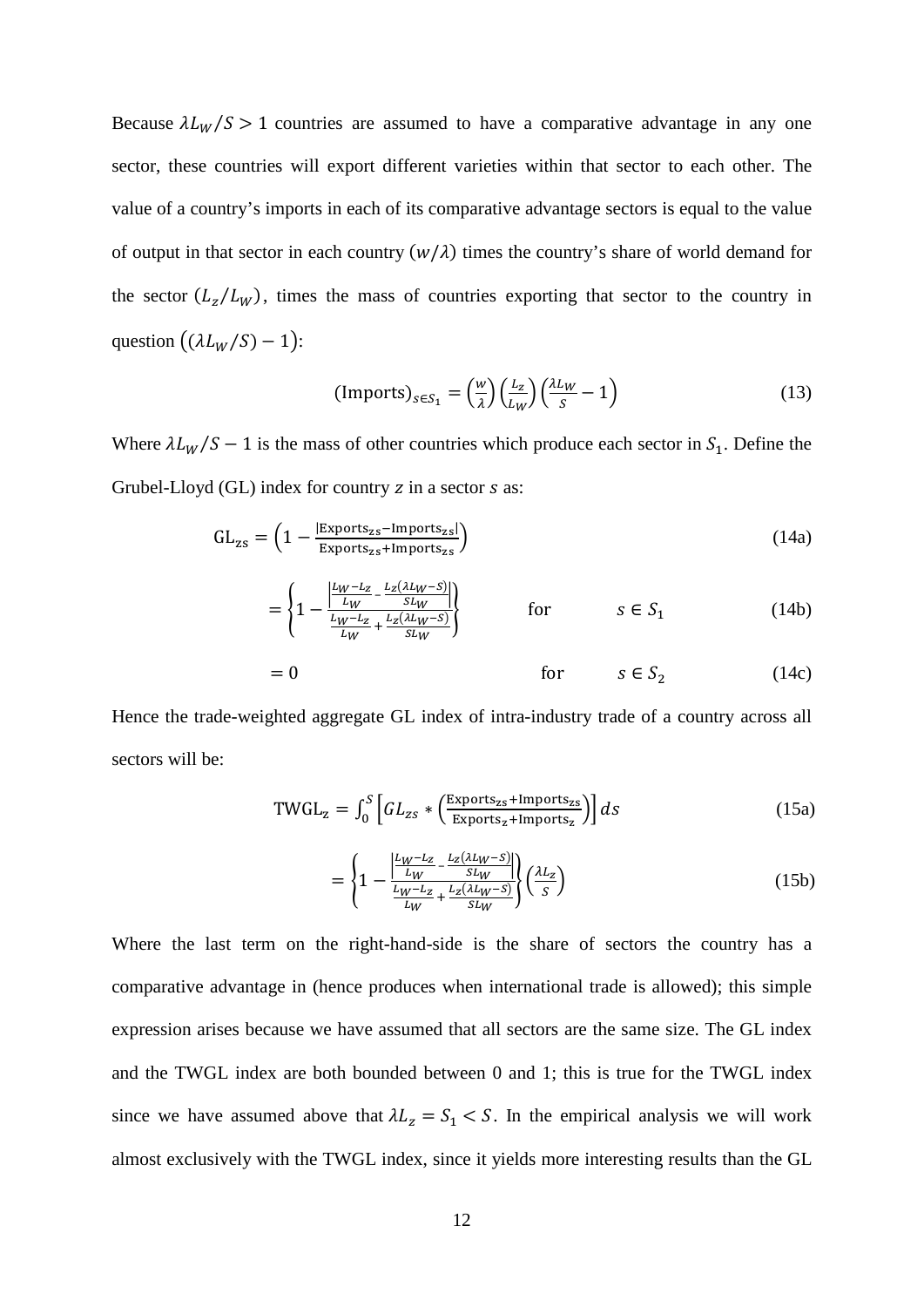index across sectors. A country has a positive GL index which is constant across the sectors in which it has a comparative advantage, while it will have a GL index equal to zero in the other sectors<sup>[6](#page-25-0)</sup>.

It can be shown that (see Appendix A for a derivation):

$$
\frac{d \textit{TWGL}_z}{d \textit{L}_z} > 0, \qquad \frac{d \textit{TWGL}_z}{d \textit{L}_W} > 0, \qquad (16a)
$$

$$
\frac{d \textit{TWGL}_z}{d\lambda} > 0,\n\qquad \qquad \frac{d \textit{TWGL}_z}{d\textit{S}} < 0.\n\tag{16b}
$$

The TWGL index increases the larger is the country, the larger the size of the world economy (or the size of its trading partners), or the larger the mass of sectors the country has a comparative advantage in, and the smaller the total mass of sectors (which is equal to the mass of sectors imported). These predictions will be taken to the data in the following sections.

Intuitively, the larger is the country  $(L_z)$ , all else being equal, the larger the mass of sectors it will have a comparative advantage in, relative to the total mass of sectors  $S$ , hence the larger the fraction of trade that will be intra-industry in nature. A similar interpretation can be made for the parameter  $\lambda$ , which captures the mass of comparative advantage sectors a country has (given country size). For a given size of the country, the larger is the world economy  $(L_W)$ , the larger the fraction of a country's output in each of its comparative advantage sectors is exported, and hence the larger the TWGL index. On the other hand, the larger is the total mass of sectors  $S$ , the smaller is a country's mass of comparative advantage sectors as a fraction of  $S$ , and hence the smaller the TWGL index.

Comparing the model's predictions on the determinants of the TWGL index with the predictions of the Helpman (1987) model, in Helpman's model the share of intra-industry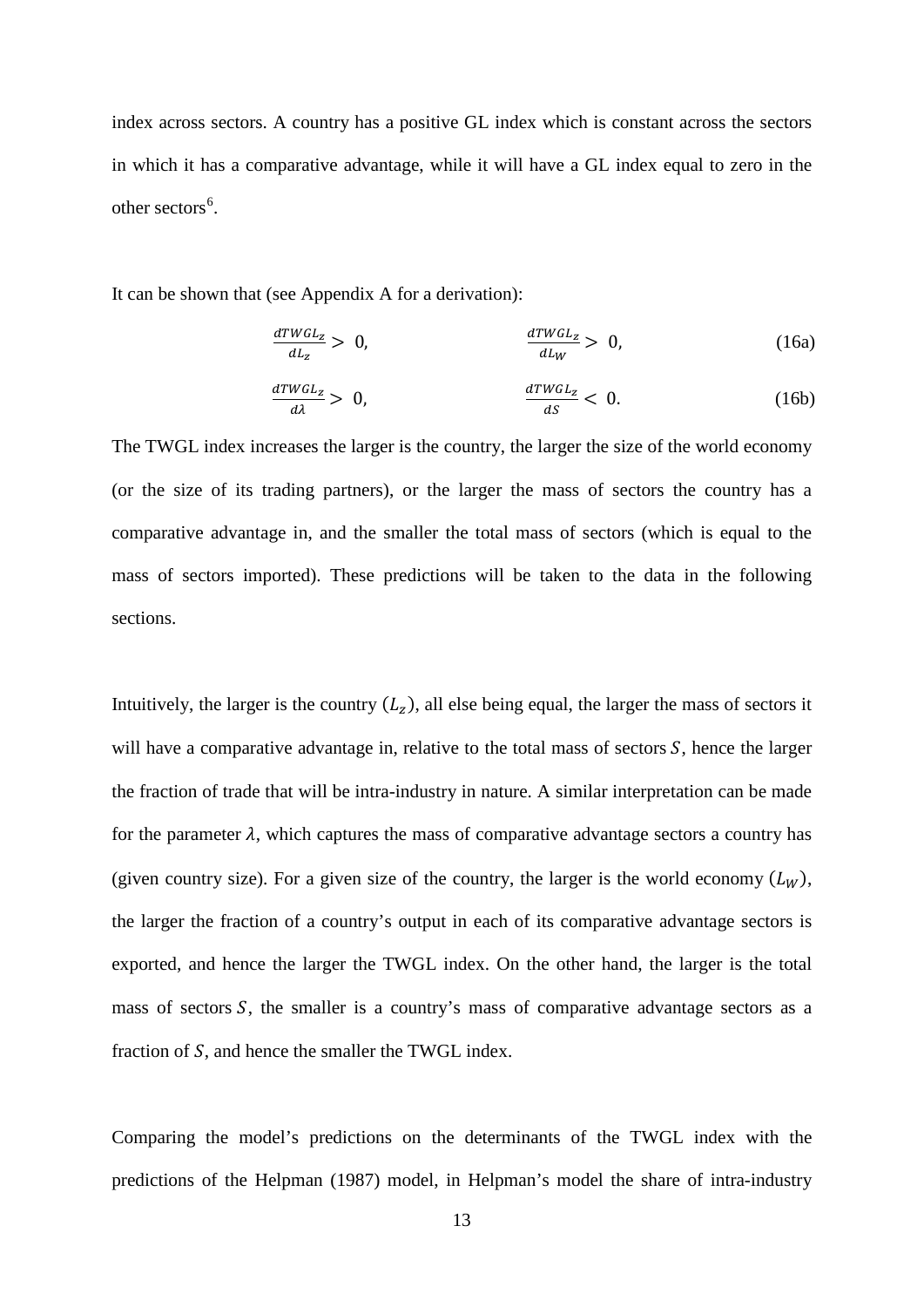trade depends on the similarity in per capita GDP or relative endowments, and on the dispersion of per capita income. Kim and Oh (2001) show that the share of intra-industry trade also depends on relative country sizes and total country pair size, while Cieslik (2005) shows that the model predicts that the sum of the capital-labour ratios is also a determinant of the share of intra-industry trade. Bergstrand (1990) shows that trade costs influence the share of intra-industry trade. Therefore the main difference between our model and this previous work is that our model predicts a relationship between the mass of sectors exported and imported and the TWGL index. In the empirical sections we will investigate whether this new prediction of our model is an important determinant of the TWGL index.

# **IV. DATA AND METHODS**

Our empirical analysis uses data from the UN Comtrade database. We make use of data at the 5-digit SITC Revision 3 level. Using a constant SITC revision for the analysis means that we avoid the changing definitions of goods associated with revisions of industrial classifications, and makes comparisons over time possible. Our sample thus consists of 172 countries from 1988 (the introduction of SITC Revision 3) to 2013, totalling 3,044 observations in an unbalanced panel. Data on additional variables was obtained from other sources which will be discussed below.

One of the key assumptions of the theoretical model is that a country has a comparative advantage in a subset of the available sectors. As discussed in Section III, if each country has a comparative advantage in only one sector, then it would be completely specialised in this sector. On the other hand, if all countries have the same technology in all sectors, countries would simultaneously export and import all sectors so that the number of sectors exported is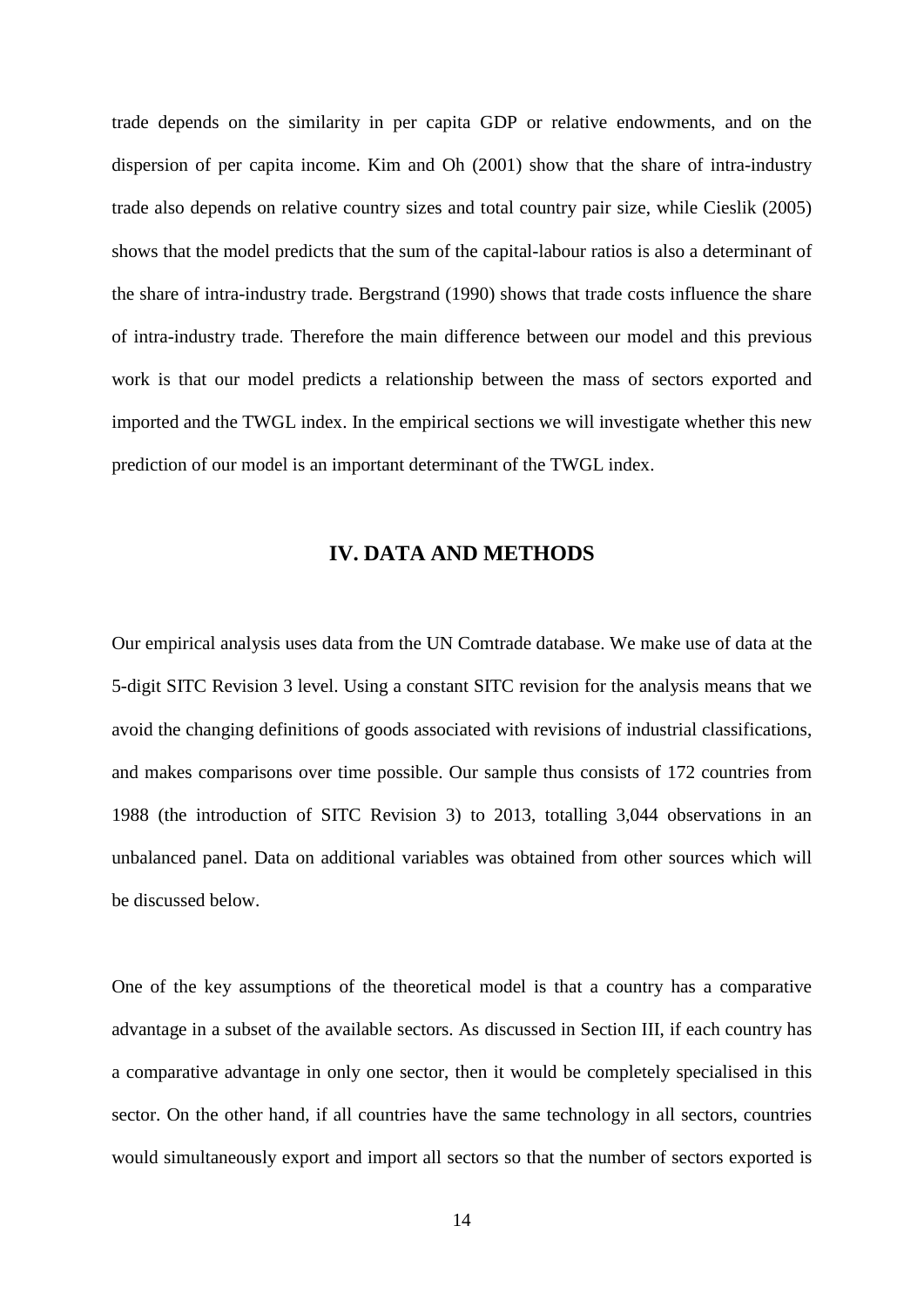the same as the number imported, as each country would produce different varieties within each sector. Figure 1 shows the number of 5-digit SITC sectors (a total of 2,814 sectors) exported and imported by all the countries in the database across all years, where each data point represents a country in a year, and the dashed line represents equal numbers of exporting and importing sectors. The correlation coefficient between the two series is 0.7710. Almost all countries are below the 45-degree line, indicating that most countries export fewer sectors than they import. This is also true of the average number of sectors exported and imported, which are 1,484 and 2,255 sectors respectively; see Table 1. Hanson (2012) also documents this specialisation in exports across countries. A similar figure can be drawn for different levels of aggregation. In general, we find that the more aggregated the data, the lower the correlation between the number of sectors exported and imported; at the 4-, 3-, 2 and 1-digit levels the correlation between number of sectors exported and imported is 0.6868, 0.6826, 0.6464, and 0.5349, respectively.

 $\langle$  Figure 1 here  $\rangle$ 

The data shows that the average TWGL index increases the more aggregated is the data. From Table 1, the average TWGL index at the 5-digit level of aggregation is 0.23, while (in untabulated results) at the 4-digit level it is 0.27, at the 3-digit level it is 0.32, and the 2-digit level it is 0.38, and at the 1-digit level it is 0.51. That is, to some extent the degree of intraindustry trade is an artefact of industrial aggregation; a similar point has been made by Greenaway and Milner (1983) and Bhagwati and Davis (1999). Table 2 shows the countries with the largest and smallest values of the TWGL index at the 5-digit level, in 2010. While the countries with the largest values of the TWGL index are mostly developed countries and

<sup>&</sup>lt; Table 1 here >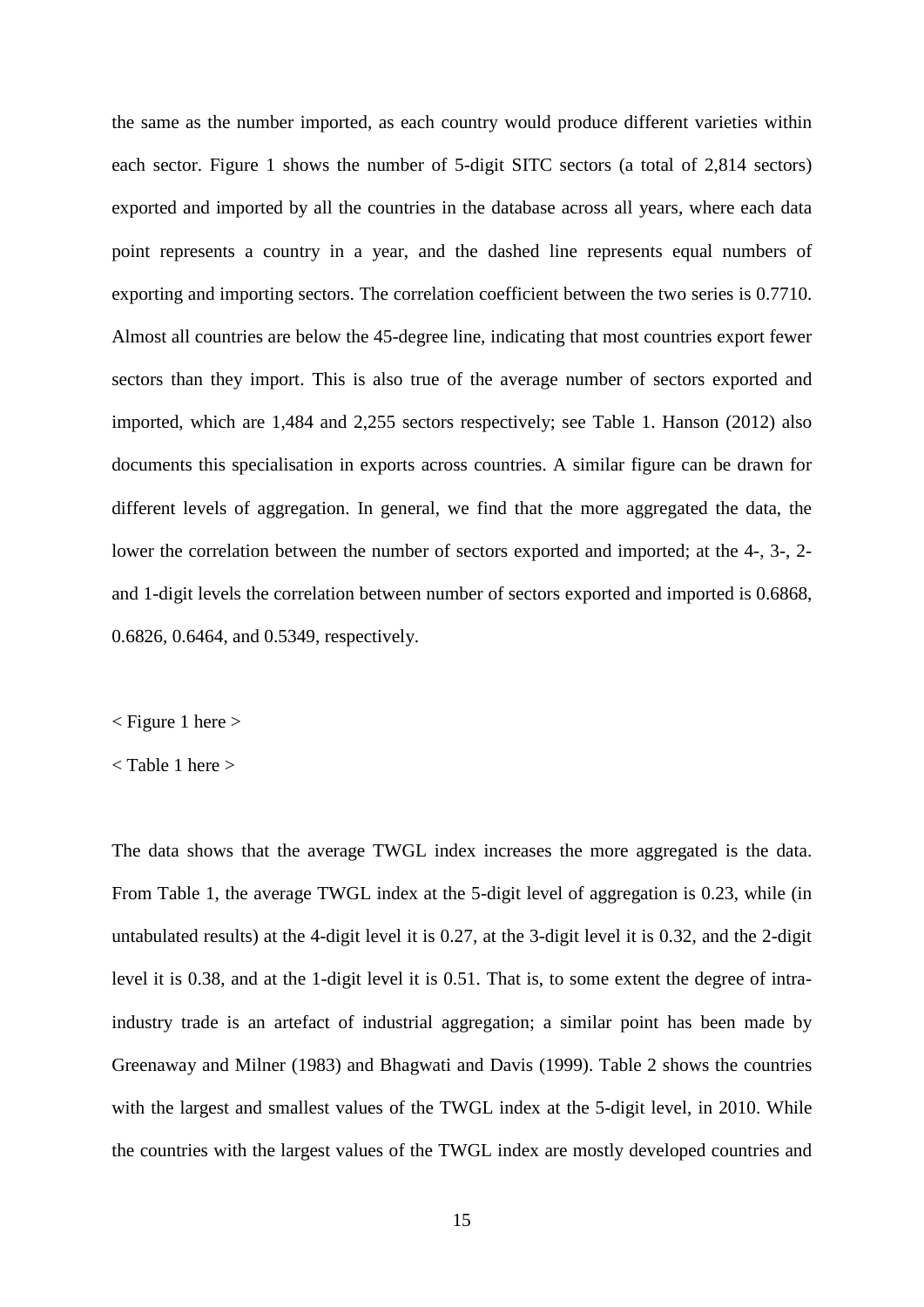countries that are important entrepot countries which export and import large quantities of goods, the countries with the smallest values are mostly small, less-developed island countries that produce and export relatively few goods. This provides motivation for dividing the sample into OECD and non-OECD countries later in the empirical analysis.

< Table 2 here >

The key empirical prediction of the model as summarised in equations (16a) and (16b) is that the trade-weighted Grubel-Lloyd (TWGL) index of intra-industry trade is positively related to a country's size, the size of the world economy, and the number of sectors it exports, and is negatively related to the number of sectors a country imports. Hence for country  $z$  in year  $t$ we estimate the following equation:

$$
TWGL_{zt} = \beta_0 + \beta_1 N_{zt}^{Export} + \beta_2 N_{zt}^{Import} + \beta_3 \ln GDP_{zt}
$$

$$
+ \beta_4 \ln GDP_{jt} + \gamma_z + \delta_t + \epsilon_{zt}
$$
(17)

Where  $GDP_{it}$  is the total size of country z's trading partners j. We measure country size and total trading partner size<sup>[7](#page-25-1)</sup> by GDP measured in constant US dollars, obtained from the World Development Indicators of the World Bank. Total trading partner GDP is weighted by the share of trade with each trading partner.  $\gamma_z$  and  $\delta_t$  are country and time fixed effects. Table 3 reports the correlations between the variables used in estimating equation (17). The TWGL index is highly correlated with the number of sectors exported and imported, and reporter GDP. Similarly, the number of sectors exported and imported are highly correlated with reporter GDP. These are as would be predicted by the model. On the other hand, total trading partner GDP is not highly correlated with any of the other variables of interest.

< Table 3 here >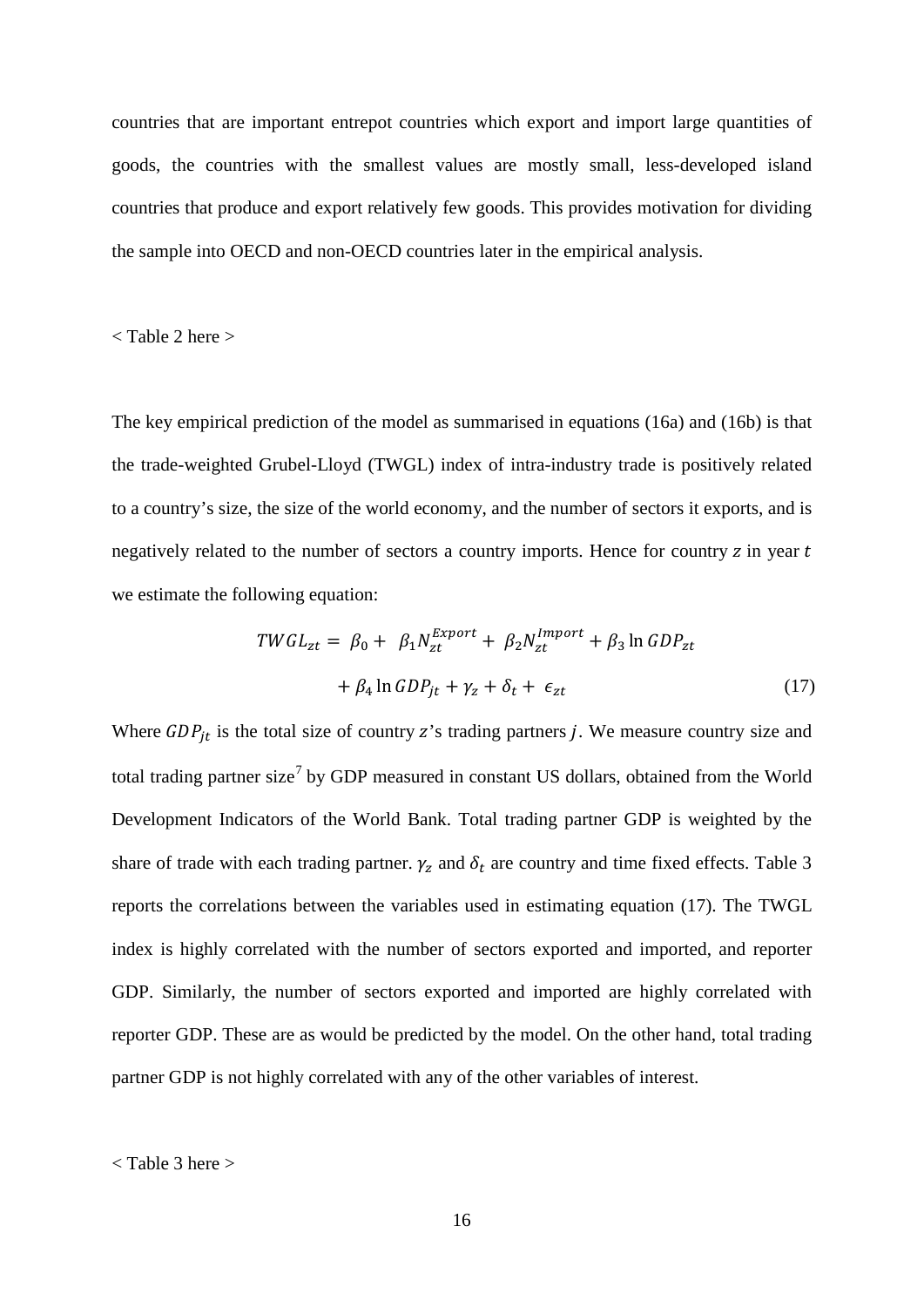Previous empirical work such as Bergstrand (1990), Hummels and Levinsohn (1995), Debaere (2005), Bergstrand and Egger (2006) and Kamata (2010) have used a limited dependent variable estimator since the GL index is bounded between zero and one (a logistic transformation in the case of Hummels and Levinsohn, Bergstrand, and Bergstrand and Egger, a Tobit estimator in the case of Debaere, and a Poisson Quasi-maximum likelihood estimator in the case of Kamata). In this paper, we work with the TWGL index as compared with the bilateral GL index used in this other work. This is significant, since where previous work has encountered numerous instances where the empirical bilateral GL index is equal to zero, we document only 9 cases of the aggregate TWGL index being equal to zero in our sample. Hence we may not expect the Tobit censoring to have a large impact on the results. Nevertheless, we report the results using a Tobit estimator with a full set of country and year fixed effects, in addition to standard Fixed Effects estimates.

The number of sectors exported and imported are likely to be jointly determined with the TWGL index. Similarly, the identity of and hence size of the country's trading partners may well be jointly determined with the TWGL index. Since this potential endogeneity may invalidate conventional fixed effects estimates, we also perform a two-stage GMM estimate of equation (17). The GMM approach yields efficiency gains relative to two-stage least squares estimates. However, it is difficult to find appropriate instruments for the potentially endogenous variables. Therefore, we use as instruments the first and second lags of each of the endogenous variables, and report a set of test statistics on the validity of these instruments.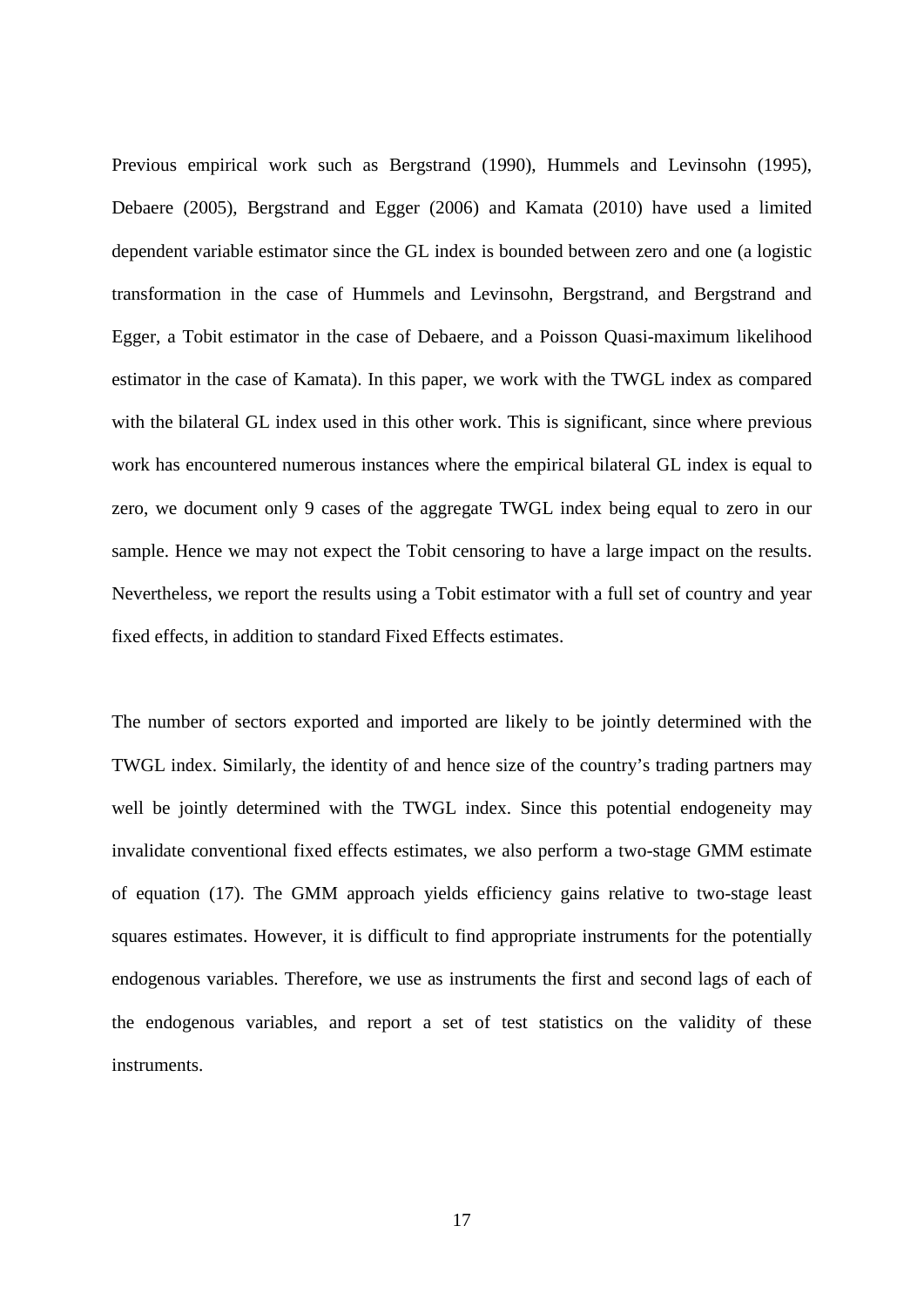#### **V. EMPIRICAL RESULTS**

The results of estimating equation (17) are reported in Table 4. All regression results are reported with standard errors clustered by country, and all results reported include a full set of country and year fixed effects. Column (1) reports OLS/FE estimates, column (2) reports Tobit estimates, column (3) reports two-stage GMM estimates assuming the number of exported and imported sectors are endogenous, and column (4) reports two-stage GMM estimates assuming the number of exported and imported sectors and the total partner country size are all endogenous. What is striking is how similar are the results obtained using different estimation methods. As predicted by the model, in all four specifications in Table 4, the number of exported sectors is positively and significantly related to the TWGL index, while the number of imported sectors is negatively and significantly related to the TWGL index. However, neither the reporter country GDP nor the total trading partner GDP are significantly related to the TWGL index in any specification.

< Table 4 here >

Table 4 also reports a set of specification tests for the two GMM models. From the Hansen J test, we do not reject the null of overidentification, which indicates that the instruments are uncorrelated with the error term. The results of the Kleibergen and Paap underidentification and weak identification tests indicate that the excluded instruments are highly correlated with the endogenous regressors. This can also be seen from the F-statistics from the first stage regressions of the joint significance of the excluded instruments on the three endogenous variables, which are always highly significant. Taken together, these results lend support to the instruments chosen for the GMM estimates. However, comparing the GMM to the fixed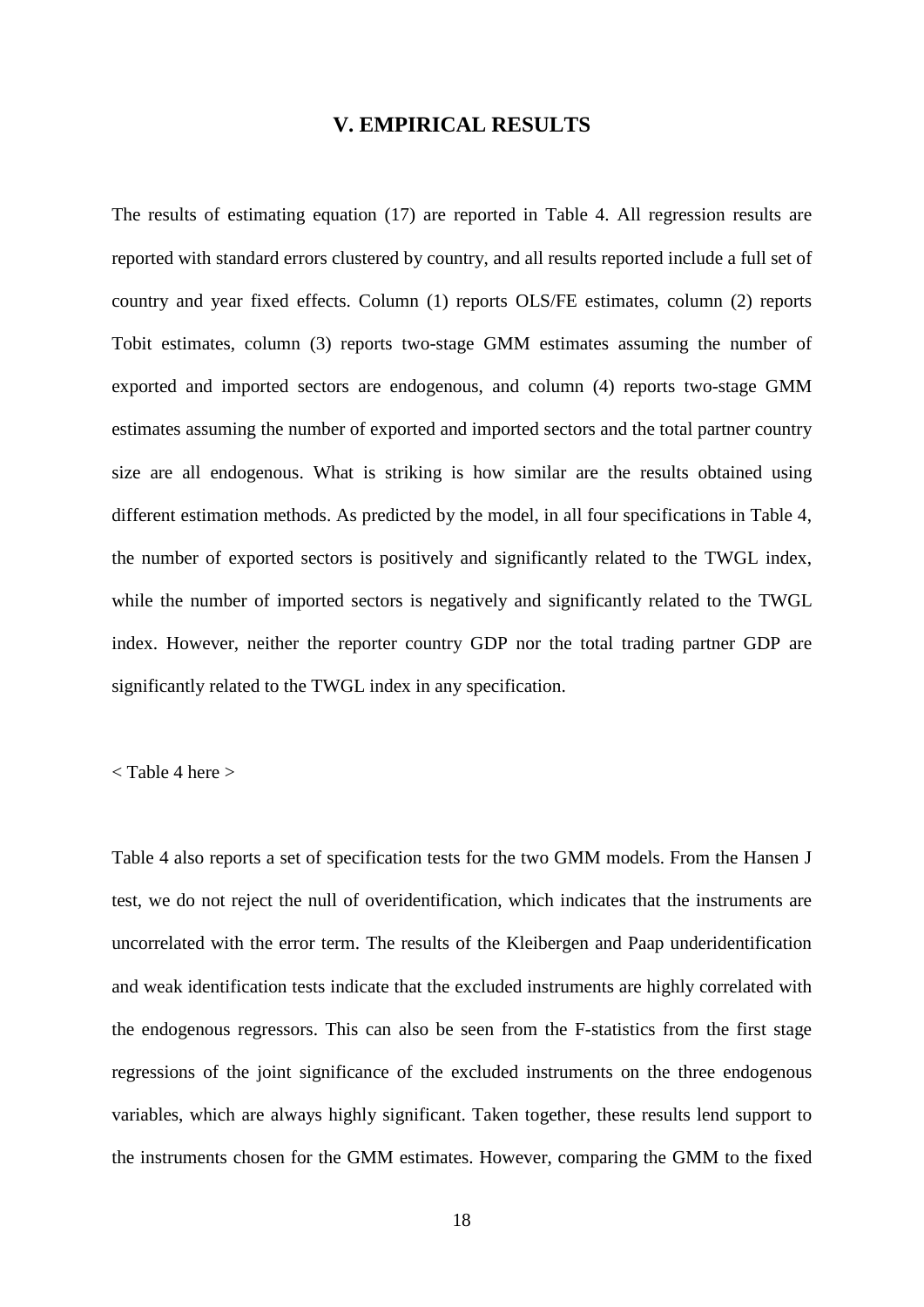effects results also indicates that the two sets of results are similar to each other. Overall, we interpret the results of Table 4 as providing fairly strong evidence in support of the predictive powers of the model. This is especially true for the two variables which are new to the literature: the number of sectors imported and exported.

< Table 5 here >

As shown in Table 3, the number of sectors exported and imported and reporter GDP are highly correlated with each other. This may have affected the results of Table 4 through multicollinearity. Therefore, in Table 5 we report the results of dropping one of the three variables from the model, using OLS/FE in columns (1) to (3), and two-stage GMM in columns (4) to (6). In columns (1) and (4), we drop the number of imported sectors, and find that the number of exported sectors is still positively and significantly related to the TWGL index. On the other hand, when we drop the number of exported sectors in columns (2) and (5), the number of imported sectors is no longer significantly related to the TWGL index. When we drop reporter GDP in columns (3) and (6), the number of exported and imported sectors remain significantly related to the TWGL index, with the same signs as in Table 4. Taken together, the results in Table 5 suggest that our main results in Table 4 do not suffer from multicollinearity, and that the inclusion of both the number of exported and imported sectors is needed to obtain the positive coefficient on the former, and the negative coefficient on the latter.

A key contribution of Hummels and Levinsohn (1995) is to perform the empirical analysis on OECD and non-OECD countries separately. This is based on the idea that the model of intraindustry trade may be expected to fit OECD countries better than non-OECD countries,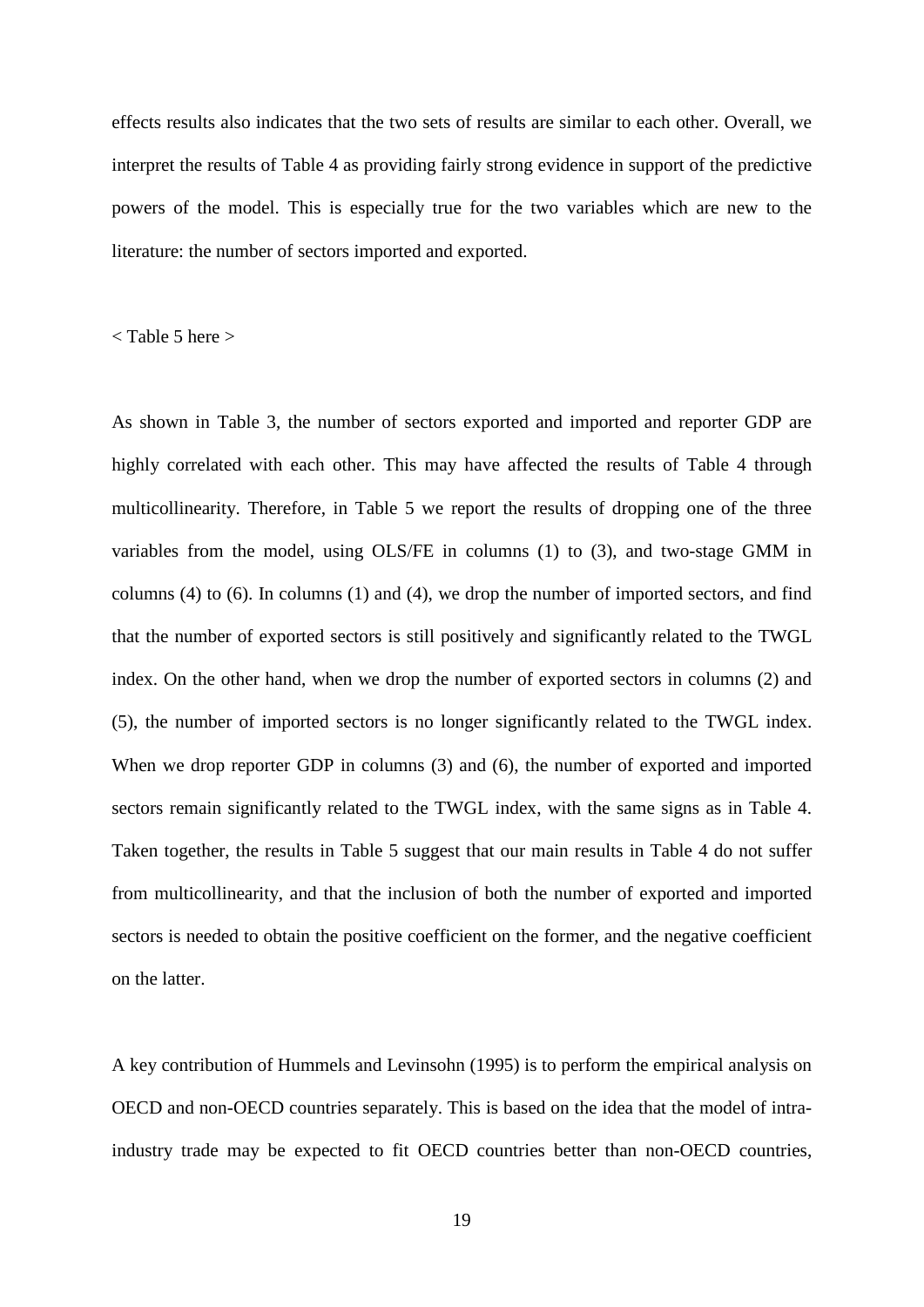because OECD countries specialise in differentiated manufactured goods whereas non-OECD countries specialise in non-differentiated goods. We can perform the same division with our data; our sample consists of 34 OECD countries and 138 non-OECD countries. That OECD countries engage in more intra-industry trade than non-OECD countries is corroborated in our data; at the 5-digit level, the average TWGL index for OECD countries is 0.44, while it is 0.15 for non-OECD countries.

#### < Table 6 here >

Table 6 reports the results of estimating equation (17) for OECD and non-OECD countries separately. We focus on the analogues to columns (1) and (4) of Table 4. The table does indeed suggest that the model explains more of the variation in the TWGL index for OECD countries better than non-OECD countries; the R-squared of the regressions are much higher for OECD countries: around 0.5 compared to 0.3 for non-OECD countries. However, for OECD countries, the coefficients of interest are only marginally significant at best (for the number of imported sectors), and the signs of the coefficients often do not agree with the predictions of the model. On the other hand, for non-OECD countries, although the overall explanatory power of the regression is lower than for OECD countries, the coefficients on the two main variables of interest, the number of sectors exported and imported, are both statistically significant and of the "correct" signs as predicted by the model. As with previous results, reporter and partner GDP are not significantly related to the TWGL index, for either set of countries. We therefore conclude that the predictions of our model are a better fit to non-OECD countries than to OECD countries. This conclusion, which differs from that of Hummels and Levinsohn (1995), may indicate that trade patterns have changed in the intervening years. Alternatively, it may also suggest that our model, by focussing on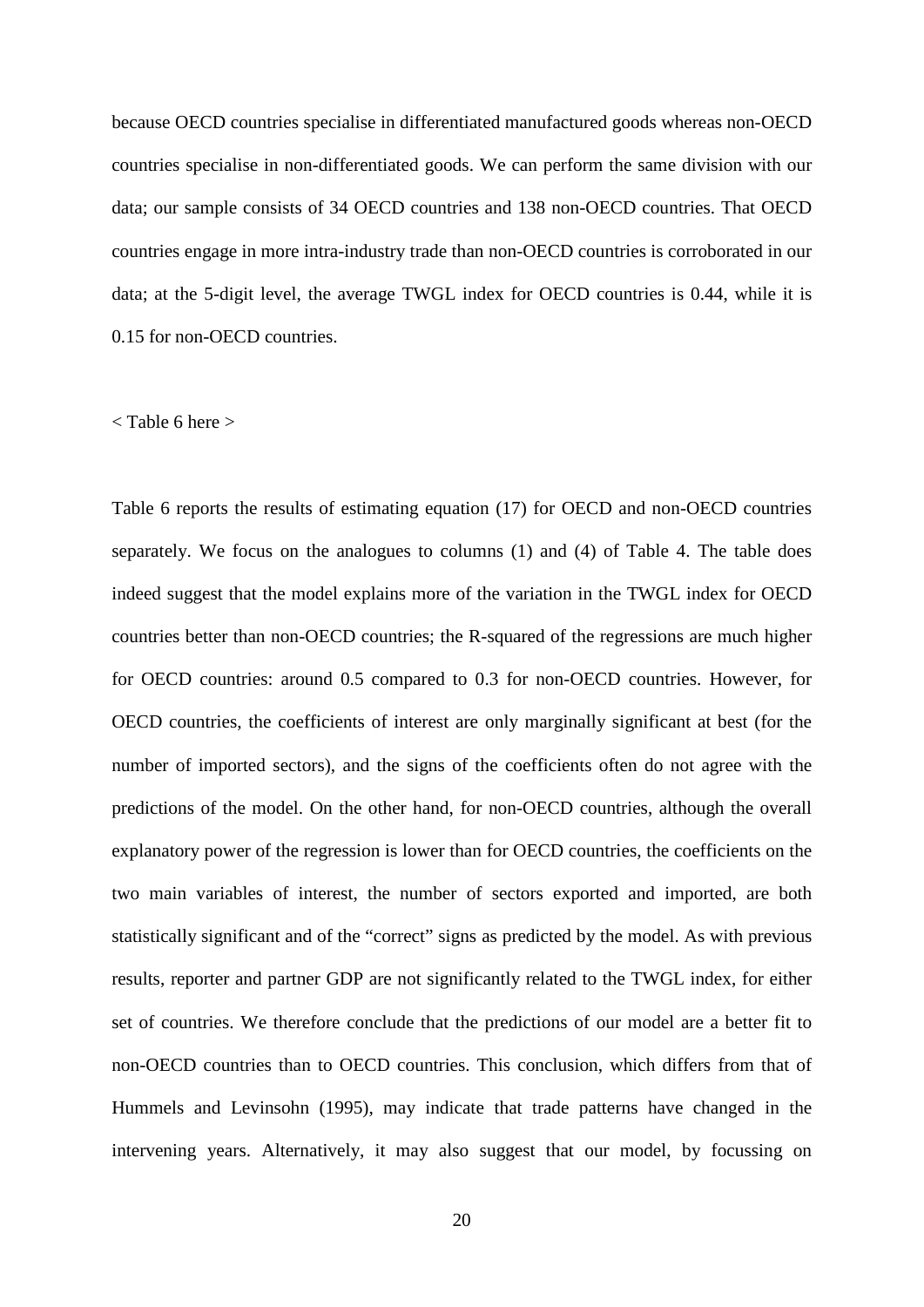technological rather than endowment differences across countries, is a better match to the trading patterns of non-OECD countries than the one used by Hummels and Levinsohn.

## **VI. CONCLUSIONS**

As more countries join the global trading system, and as more goods are traded and consumed, more models of international trade are developed, to help us understand the pattern of and the gains from international trade. This paper presents a model of international trade with a continuum of sectors and countries which combines Ricardian comparative advantage and monopolistic competition. The main theoretical result obtained is that the share of intra-industry trade as measured by the trade-weighted-Grubel-Lloyd index is positively related to the number of sectors exported, the size of the country and the size of its trading partners, and is negatively related to the number of sectors imported. The predictions regarding the number of sectors exported and imported are new to the literature, and find supportive evidence from a large panel of countries from 1988 to 2013. In addition, we find that non-OECD countries fit the predictions of the model better than OECD countries. This suggests that the pattern of trade has changed compared to the time of Hummels and Levinsohn (1995), despite the fact that OECD countries still engage in much more intraindustry trade than non-OECD countries. The simple structure of the theoretical model presented in this paper of course prevents it from fully capturing all the complexities of international trade patterns.

The theoretical model yields new predictions on the determinants of the Grubel-Lloyd index compared to the Helpman (1987) model; in particular, the role of the number of sectors traded. In principle it would be possible to compare the performance of the two models; here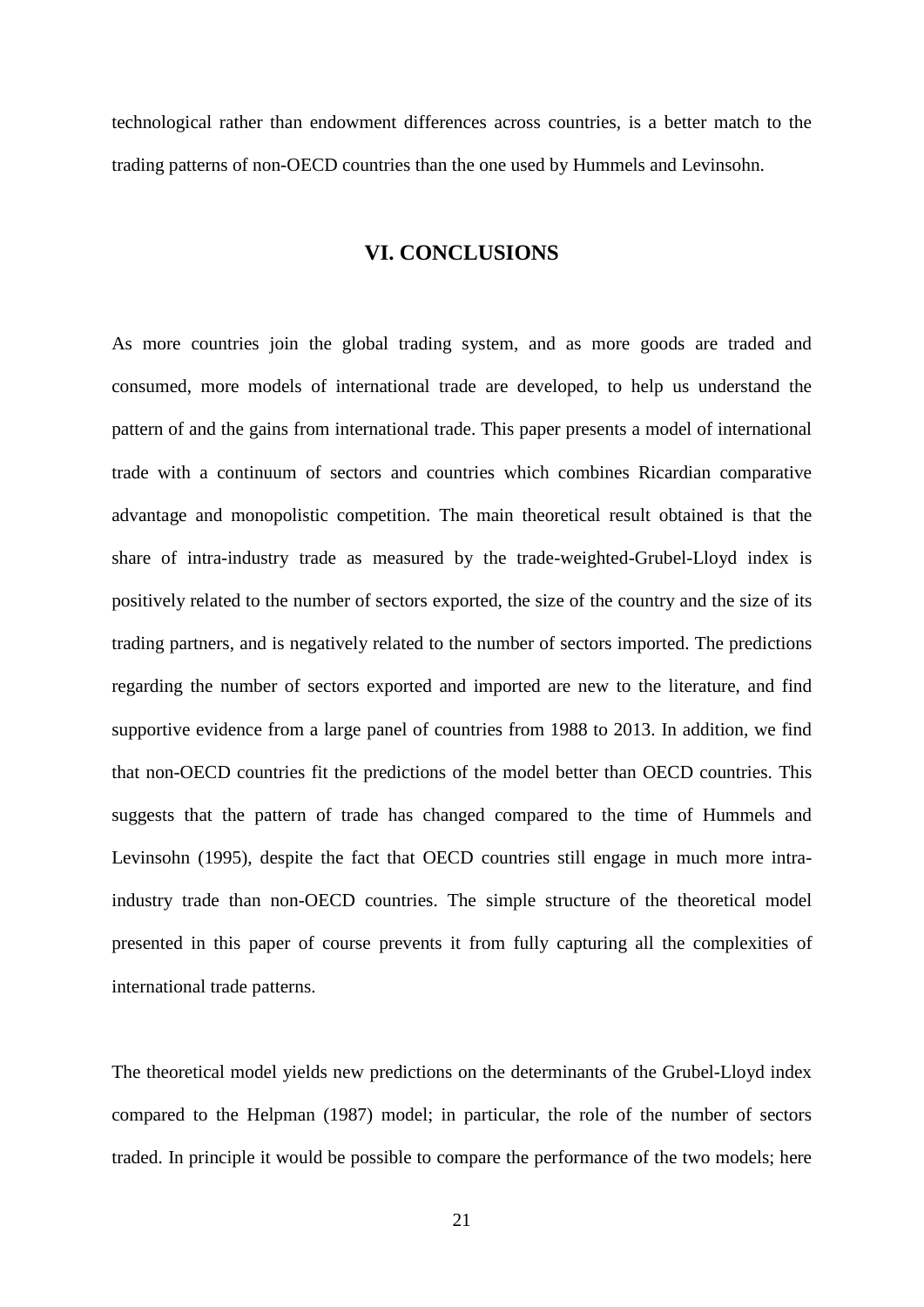we have refrained from doing so, taking the line advocated by Leamer and Levinsohn (1995) to "estimate, don't test" the model. Hence this extension is left to future work.

## **ACKNOWLEDGEMENTS**

Thanks to Holger Breinlich, Dimitra Petropoulou, Daniel Trefler, seminar participants at Lancaster University and two anonymous referees for useful suggestions. The author is responsible for any errors and omissions.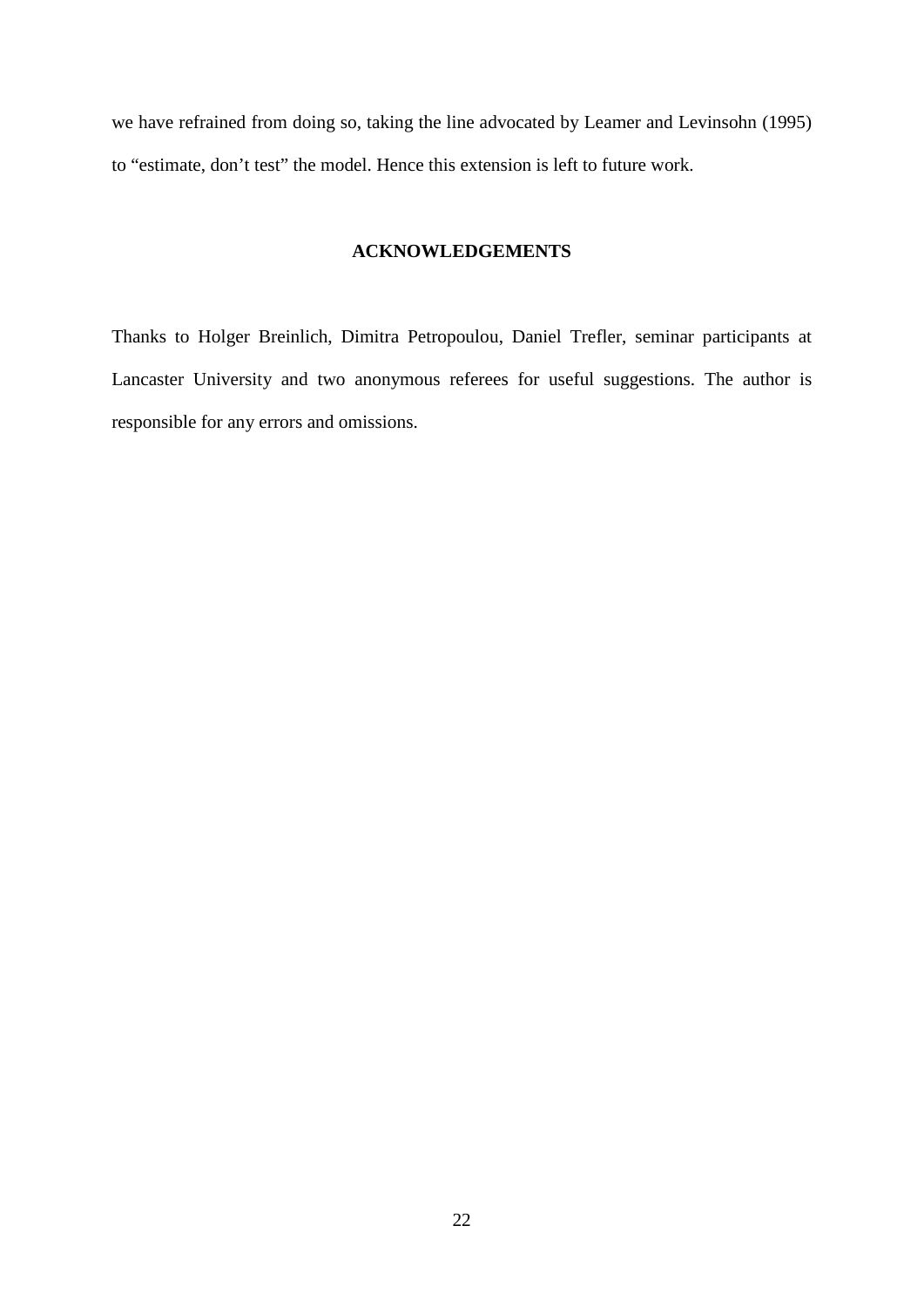#### **NOTES**

<span id="page-22-1"></span>each comparative advantage sector is  $\gamma$  < 1 times the labour used in each non-comparative advantage sector. However, each comparative advantage sector has  $1/\gamma$  times the number of goods as in each non-comparative advantage sector, so the total labour used in each sector is the same.

 $3$  An earlier version of this paper included iceberg trade costs. This has been dropped as empirically it turns out to have only a small and insignificant effect on the TWGL index.

<sup>4</sup> Unlike Helpman and Krugman (1985) or Romalis (2004), where countries continue to produce their comparative disadvantage sectors in free trade, this does not occur in our model, because in those models, comparative advantage is based on relative factor abundance and intensity, with identical technologies across countries. In our model, comparative advantage is based on technological differences across countries, so that, similarly to Davis (1995), only the countries with a technological advantage continue to produce the good in the free trade equilibrium.

<sup>5</sup> To be precise, the indeterminacy arises because, with identical technologies in the comparative advantage sectors, agents in a country are indifferent between the comparative advantage sectors. There then exists a large number of possible production structures for each economy. The assumption made in the text eliminates these alternative production structures.<br><sup>6</sup> It is possible to test the model's prediction of constant GL indices across industries. This can be done using the

standard F-test for whether the variance of the GL index across sectors for a country in a particular year is equal to zero. This test is rejected for all countries in all years. It is also possible to test whether or not the variance of the GL index is constant over time. The null hypothesis of common variance over time is almost always not rejected; results are available from the author upon request. Taken together, these results suggest that, although the GL index is not the same across industries, the distribution of the GL index does not change very much over time. In addition, although the model's prediction on the distribution of the GL index does not hold, the prediction on the TWGL index at the aggregate level is less restrictive and fits the data better.

<sup>7</sup> Using total importing partner size or total exporting partner size yields almost identical results to those reported in the results below.

<span id="page-22-0"></span><sup>&</sup>lt;sup>1</sup> Bernard et al (2007) incorporate firm heterogeneity into a Helpman and Krugman (1985) model of monopolistic competition and factor endowments. They find that, relative to the homogeneous firms case, introducing heterogeneous firms increases the average productivity in comparative advantage sectors by more than in comparative disadvantage sectors, and this has the effect of increasing the comparative advantage differences across countries. This results in a smaller share of intra-industry trade relative to the homogeneous firms case. However, the effect is a quantitative rather than a qualitative one. Here, we focus on the homogeneous firm case, for two reasons: (1) Our theoretical predictions are qualitative rather than quantitative in nature; and (2) Our data, which is at the country-sector level, does not enable us to identify the effects of firm heterogeneity on intra-industry trade.<br><sup>2</sup> From equations (5) and (6), output of each good in each sector is the same, but labour used in each good in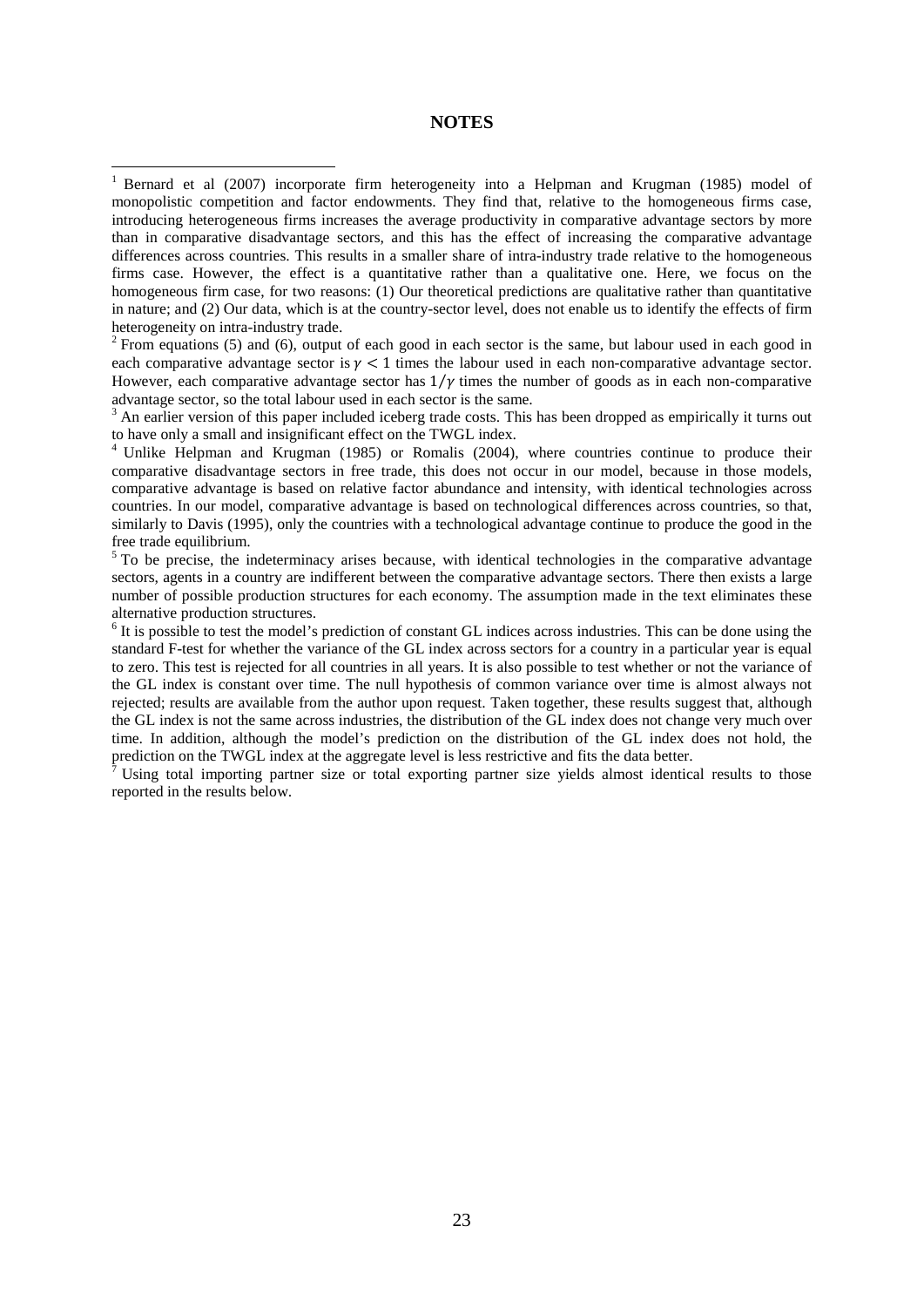#### **REFERENCES**

Anderson, J.E. and van Wincoop, E. (2004). Trade costs. *Journal of Economic Literature,* 42(3), 691-751.

<span id="page-23-0"></span>Arkolakis, C., Demidova, S., Klenow, P.J., and Rodriguez-Clare, A. (2008). Endogenous variety and the gains from trade. *American Economic Review: Papers and Proceedings,* 98(2), 444-450.

Balassa, B. and Bauwens, L. (1987). Intra-industry specialisation in a multi-country and multi-industry framework. *Economic Journal,* 97(388), 923-939.

Bergstrand, J.H. (1990). The Heckscher-Ohlin-Samuelson model, the Linder Hypothesis and the Determinants of bilateral intra-industry trade. *Economic Journal,* 100(403), 1216-1229.

Bergstrand, J. H. and Egger, P. (2006). Trade costs and intra-industry trade. *Review of World Economics,* 142(3), 433-458.

Bernard, A.B., Redding, S.J. and Schott. P.K. (2007). Comparative advantage and heterogeneous firms. *Review of Economic Studies,* 74(1), 31-66.

Bhagwati, J.N. and Davis, D.R. (1999). Intraindustry trade: Theory and issues. In Melvin, J.R., Moore. J.C. and Riezman, R.G. (eds.), *Trade, theory and econometrics: Essays in honor of John S. Chipman*. London: Routledge.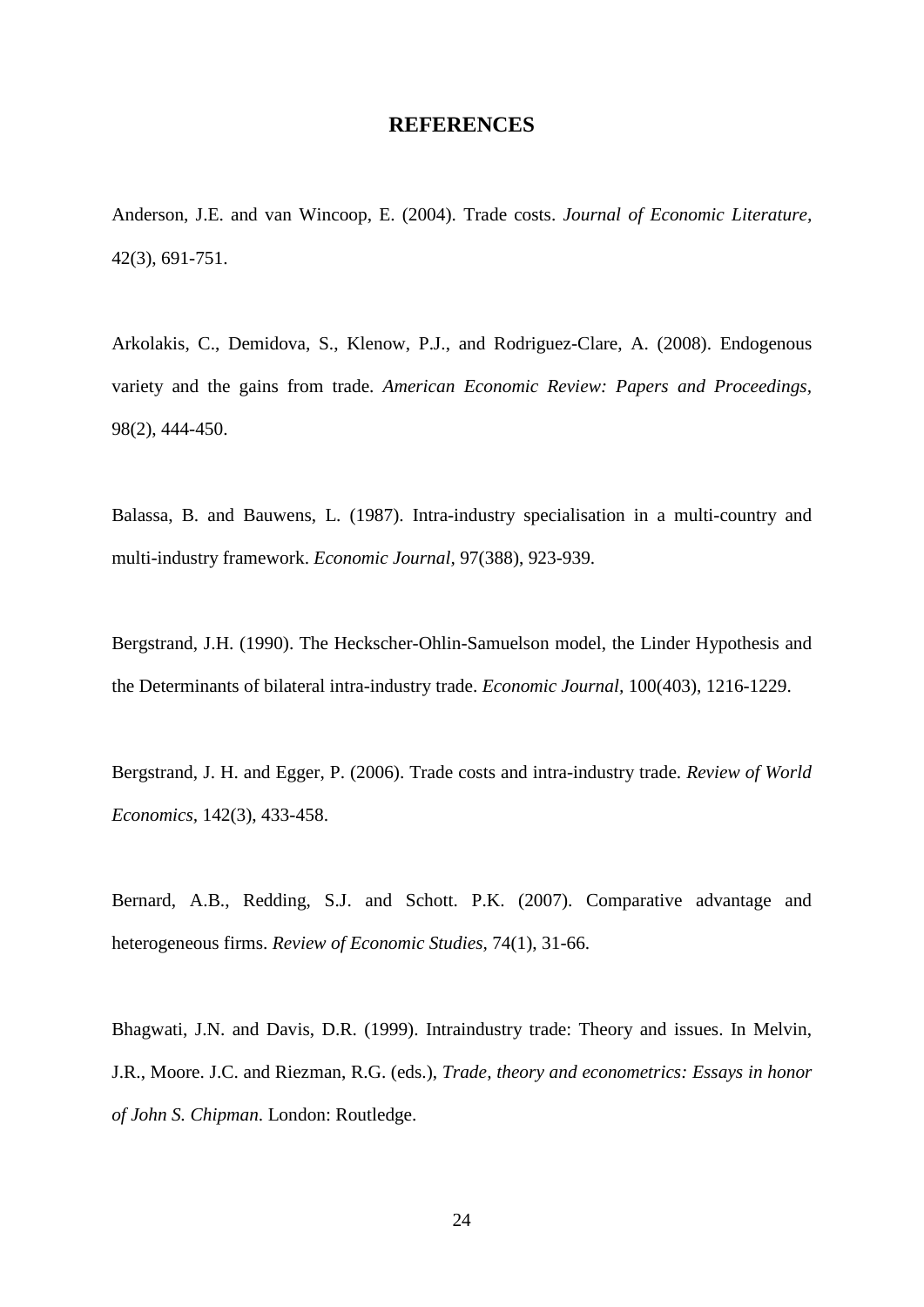Chaney, T. (2008). Distorted gravity: The intensive and extensive margins of international trade. *American Economic Review*, 98(4), 1707-1721.

Chung, C. (2007). Technological progress, terms of trade, and monopolistic competition. *International Economic Journal*, 21(1), 61-70.

Cieslik, A. (2005). Intraindustry trade and relative factor endowments. *Review of International Economics,* 13(5), 904-926.

<span id="page-24-1"></span><span id="page-24-0"></span>Davis, D.R. (1995). Intra-industry trade: A Heckscher-Ohlin-Ricardo approach. *Journal of International Economics*, 39(2), 201-226.

Davis, D.R. and Weinstein, D.E. (2001). An account of global factor trade. *American Economic Review*, 91(5), 1423-1453.

Debaere, P. (2005). Monopolistic competition and trade, revisited: testing the model without testing for gravity. *Journal of International Economics*, 66(1), 249-266.

Dornbusch, R., Fischer, S. and Samuelson, P.A. (1977). Comparative advantage, trade, and payments in a Ricardian model with a continuum of goods. *American Economic Review*, 67(5), 823-839.

Dornbusch, R., Fischer, S. and Samuelson, P.A. (1980). Heckscher-Ohlin trade theory with a continuum of goods. *Quarterly Journal of Economics*, 95(2), 203-224.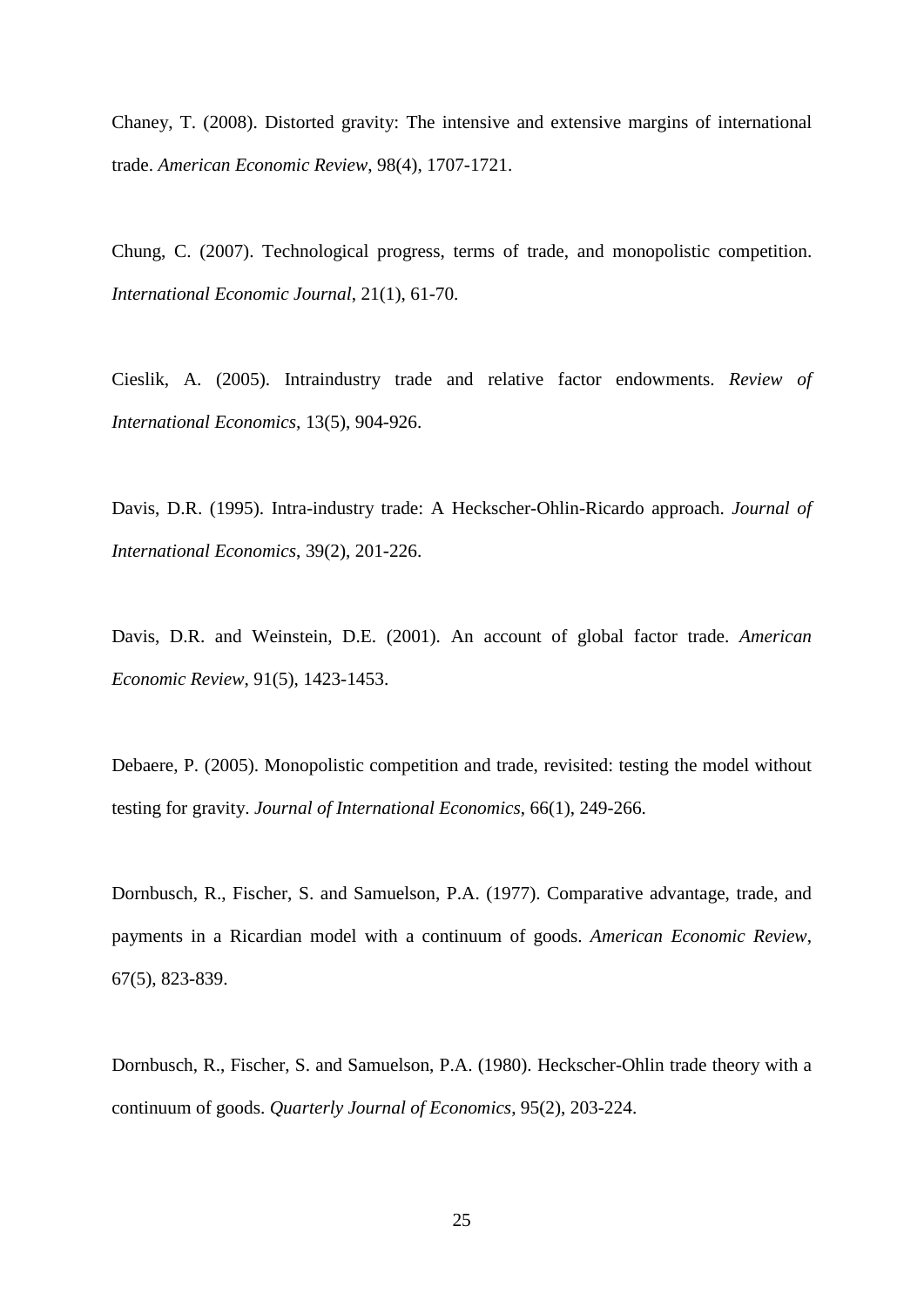Eaton, J. and Kortum, S. (2002). Technology, Geography, and Trade. *Econometrica*, 70(5), 1741-1779.

Eaton, J. and Kortum, S. (2012). Putting Ricardo to work. *Journal of Economic Perspectives*, 26(2), 65-90.

Ethier, W.J. (2009). The greater the differences, the greater the gain? *Trade and Development Review*, 2(2), 70-78.

Fujita, M., Krugman, P.R. and Venables, A.J. (1999). *The Spatial Economy*. Cambridge, MA: MIT Press.

<span id="page-25-0"></span>Greenaway, D. and Milner, C.R. (1983). On the measurement of intra-industry trade. *Economic Journal*, 93(372), 900-908.

<span id="page-25-1"></span>Greenaway, D. and Milner, C.R. (1987). Intra-industry trade: Current perspectives and unresolved issues. *Weltwirtschaftliches Archiv*, 123(1), 39-57.

Greenaway, D. and Milner, C.R. (2005). What have we learned from a generation's research on intra-industry trade? In: Jayasuria, S. (ed.), *Trade theory, analytical models and development*. London: Edward Elgar.

Greenaway, D. and Torstensson, J. (1997). Back to the future: Taking stock of intra-industry trade. *Weltwirtschaftliches Archiv*, 133(2), 249-269.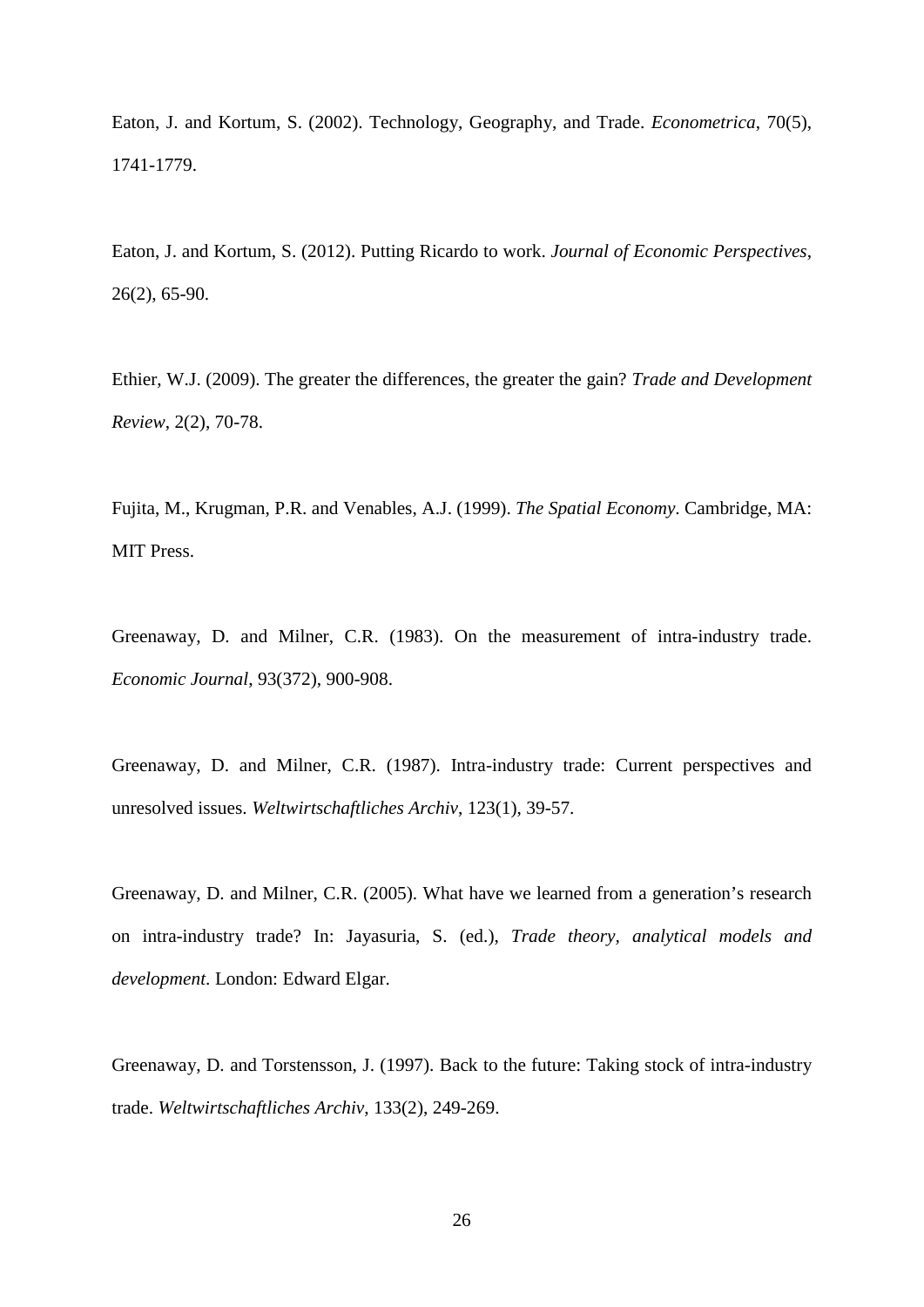Grubel, H.G. and Lloyd, P.J. (1975). *Intra-industry trade: The theory and measurement of international trade in differentiated products*. New York: Wiley.

Hanson, G.H. (2012). The rise of middle kingdoms: Emerging economies in global trade. *Journal of Economic Perspectives*, 26(2), 41-64.

Harrigan, J, (1997). Technology, factor supplies and international specialization: Estimating the neoclassical model. *American Economic Review* 87(4), 475-494.

Helpman, E. (1987). Imperfect competition and international trade: Evidence from fourteen industrial countries. *Journal of the Japanese and International Economies* 1(1), 62-81.

Helpman, E. and Krugman, P.R. (1985). *Market Structure and Foreign Trade*. Cambridge, MA: MIT Press.

Hsieh, C.-T. and Ossa, R. (2011). A global view of productivity growth in China. NBER Working Paper No. 16778.

Hummels, D. and Klenow, P.J. (2005). The variety and quality of a nation's exports. *American Economic Review*, 95(3), 704-723.

Hummels, D. and Levinsohn, J. (1995). Monopolistic competition and international trade: Reconsidering the evidence. *Quarterly Journal of Economics*, 110(3), 799-836.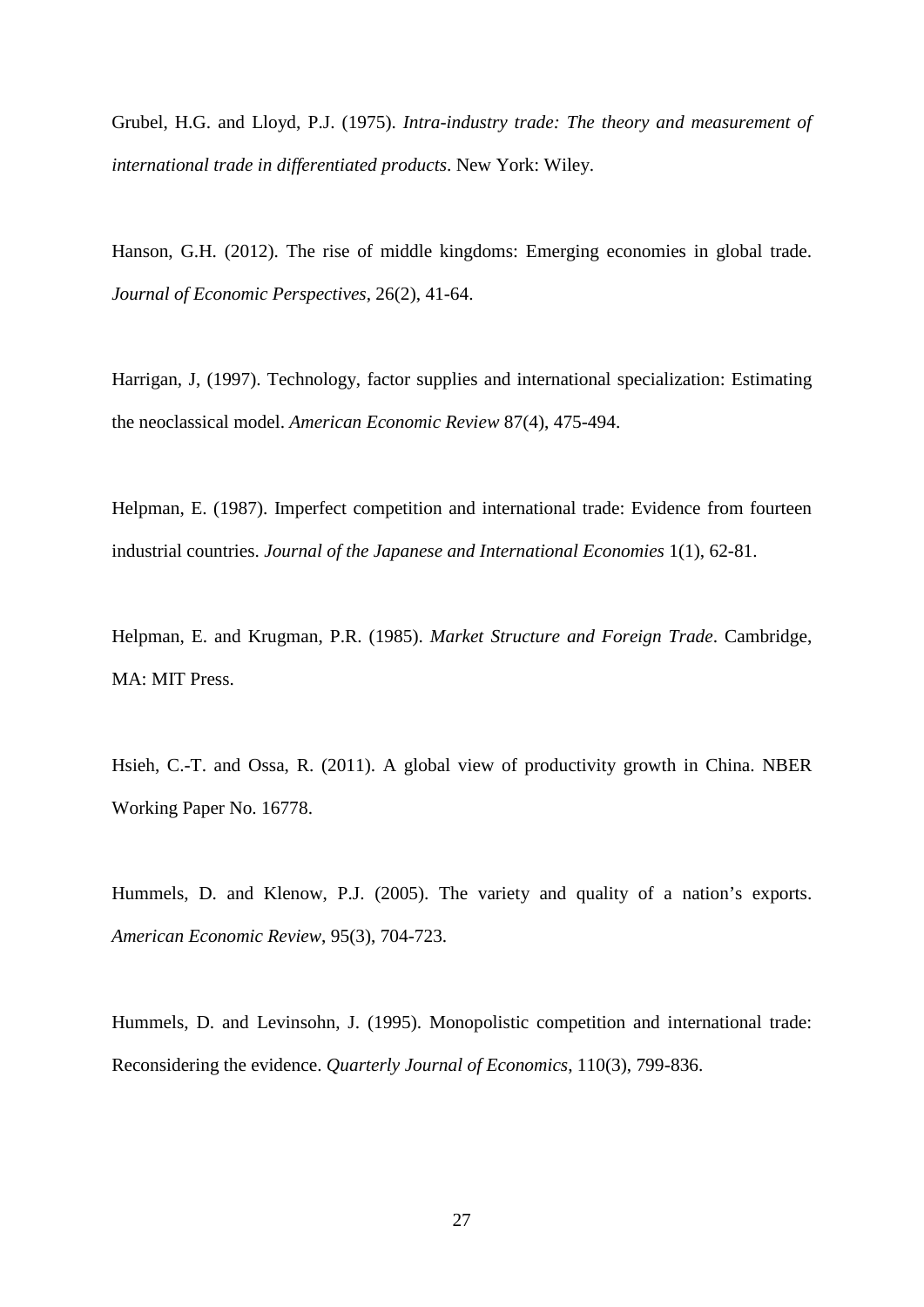Kamata, I. (2010). Revisiting the revisited: An alternative test of the monopolistic competition model of international trade. La Follette School Working Paper No. 2010-007.

Kikuchi, T., Shimomura, K. and Zeng, D.-Z. (2008). On Chamberlinian-Ricardian trade patterns. *Review of International Economics*, 16(2), 285-292.

Kim, T. and Oh, K.-Y. (2001). Country size, income level and intra-industry trade. *Applied Economics*, 33(3), 401-406.

Krugman, P.R. (1980). Scale economies, product differentiation, and the pattern of trade. *American Economic Review*, 70(5), 950-959.

Leamer, E.E. and Levinsohn, J. (1995). International trade theory: The evidence, in Grossman, G.M. and Rogoff, K. (eds.), *Handbook of International Economics, Volume 3*. Amsterdam: Elsevier.

Mayer, T. and Zignago, S. (2011). Notes and CEPII's distances measures: The GeoDist database. CEPII Working Paper 2011-25.

Melitz, M.J. (2003). The impact of trade on intra-industry reallocations and aggregate industry productivity. *Econometrica*, 71(6), 1695-1725.

Ricci, L.A. (1997). A Ricardian model of new trade and location theory. *Journal of Economic Integration*, 12(1), 47-61.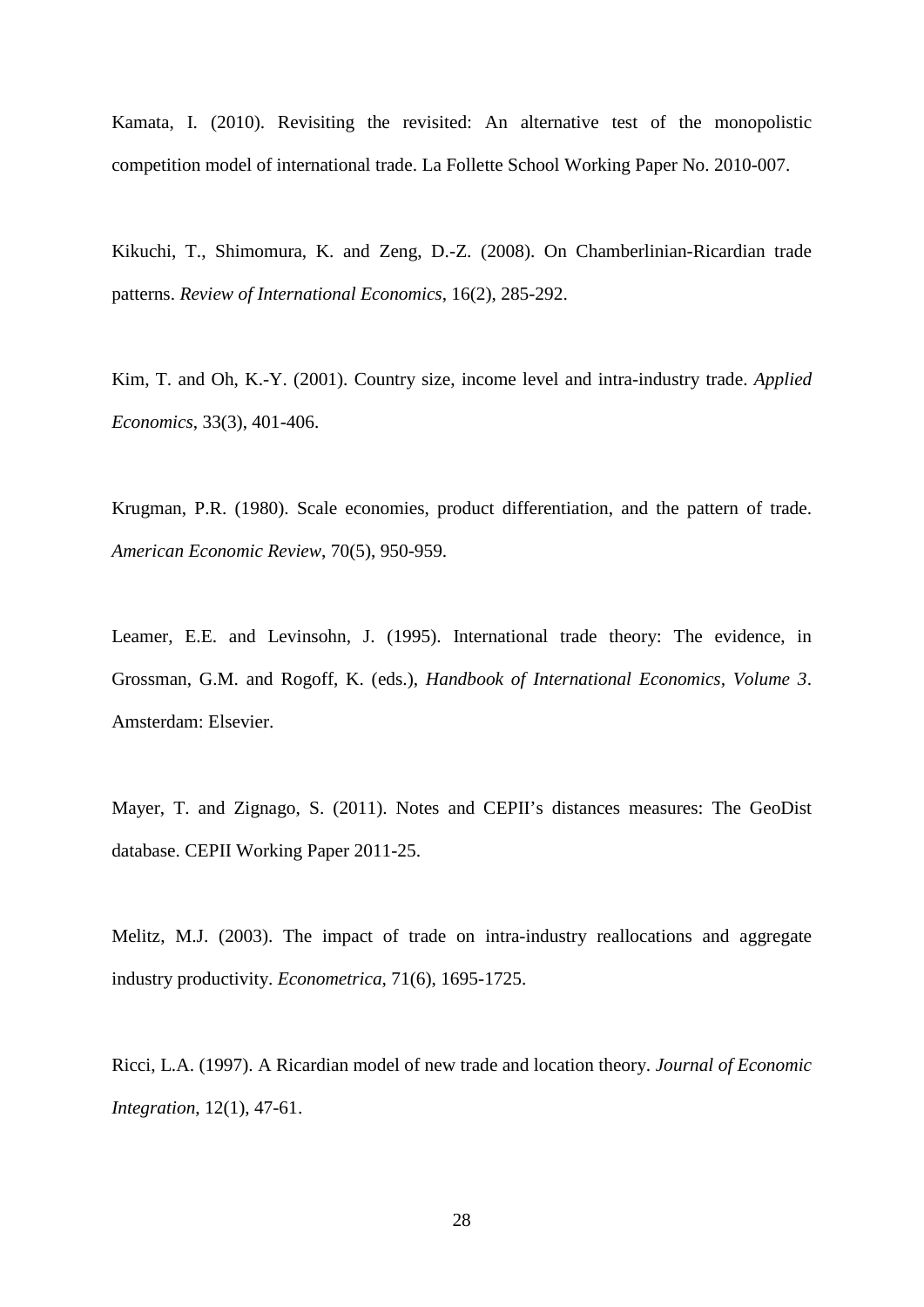Romalis, J. (2004). Factor proportions and the structure of commodity trade. *American Economic Review*, 94(1), 67-97.

Shelburne, R.C. (2002). Bilateral intra-industry trade in a multi-country Helpman-Krugman model. *International Economic Journal,* 16(4), 53-73.

Yi, K.-M. (2003). Can vertical specialization explain the growth of world trade? *Journal of Political Economy*, 111(1), 52-102.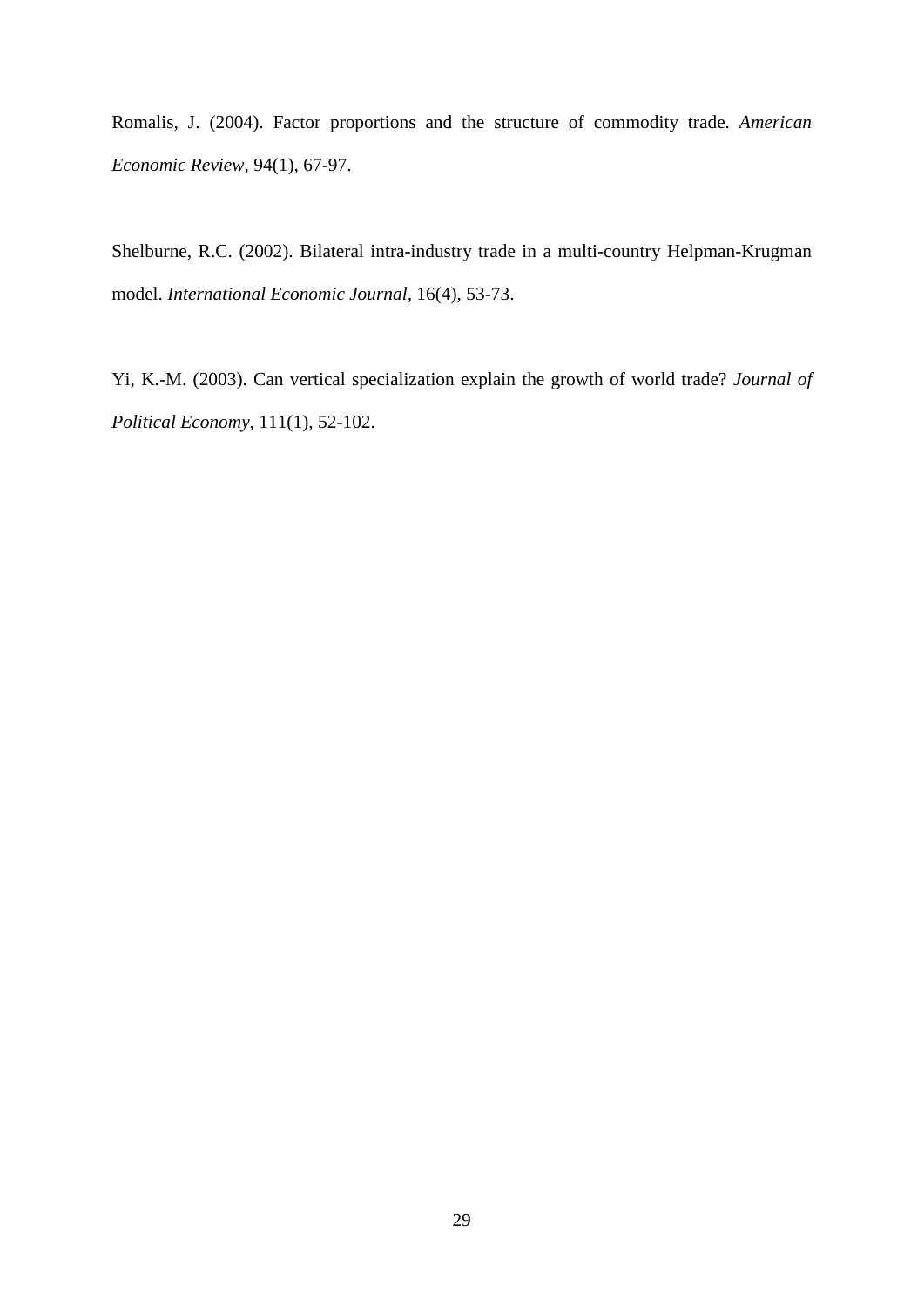# Appendix A: Derivation of equations (16a) and (16b).

First, rewrite the TWGL index (15b) as follows:

$$
T WGL_z = \left(\frac{\lambda L_z}{S}\right) \left[\frac{S(L_W - L_z) - L_Z(\lambda L_W - S)}{S(L_W - L_z) + L_Z(\lambda L_W - S)}\right]
$$
\n(A1)

Define  $[A] = \left[ \frac{S(L_W - L_z) - L_Z(\lambda L_W - S)}{S(L_W - L_z) + L_Z(\lambda L_W - S)} \right] > 0$ ,  $W = S(L_W - L_z) - L_Z(\lambda L_W - S)$  and  $V =$ 

 $S(L_W - L_z) + L_Z(\lambda L_W - S)$ . Then, differentiating (A1) with respect to  $L_z$  gives:

$$
\frac{dTWGL_z}{dL_z} = [A] \left(\frac{\lambda}{S}\right) + \left(\frac{\lambda L_z}{S}\right) \left\{-\frac{V(-S - \lambda L_W + S) - W(-S + \lambda L_W - S)}{V^2}\right\}
$$

$$
= [A] \left(\frac{\lambda}{S}\right) + \left(\frac{\lambda L_z}{S}\right) \left\{\frac{2S\{S(L_W - L_z) + (\lambda L_W - S)L_z\}}{V^2}\right\} > 0
$$
(A2)

Since  $L_W > L_z$  and  $\lambda L_W > S$ .

Differentiating (A1) with respect to  $L_W$  gives:

$$
\frac{d T WGL_Z}{dL_W} = \left(\frac{\lambda L_Z}{S}\right) \left\{-\frac{V(S - \lambda L_Z) - W(S + \lambda L_Z)}{V^2}\right\}
$$

$$
= \left(\frac{\lambda L_Z}{S}\right) \left\{\frac{2SL_Z(S - \lambda L_Z)}{V^2}\right\} > 0
$$
(A3)

Since  $\lambda L_z < S$ .

Differentiating (A1) with respect to  $\lambda$  gives:

$$
\frac{d \text{TWGL}_z}{d\lambda} = [A] \left(\frac{L_z}{S}\right) + \left(\frac{\lambda L_z}{S}\right) \left\{-\frac{V(-L_W L_z) - W(L_W L_z)}{V^2}\right\}
$$

$$
= [A] \left(\frac{L_z}{S}\right) + \left(\frac{\lambda L_z}{S}\right) \left\{\frac{2SL_W L_z(L_W - L_z)}{V^2}\right\} > 0 \tag{A4}
$$

Since  $L_W > L_z$ .

Differentiating  $(A1)$  with respect to S gives:

$$
\frac{d T W GL_z}{d \lambda} = [A] \left( -\frac{\lambda L_z}{S^2} \right) + \left( \frac{\lambda L_z}{S} \right) \left\{ -\frac{V (L_W - L_z + L_z) - W (L_W - L_z - L_z)}{V^2} \right\}
$$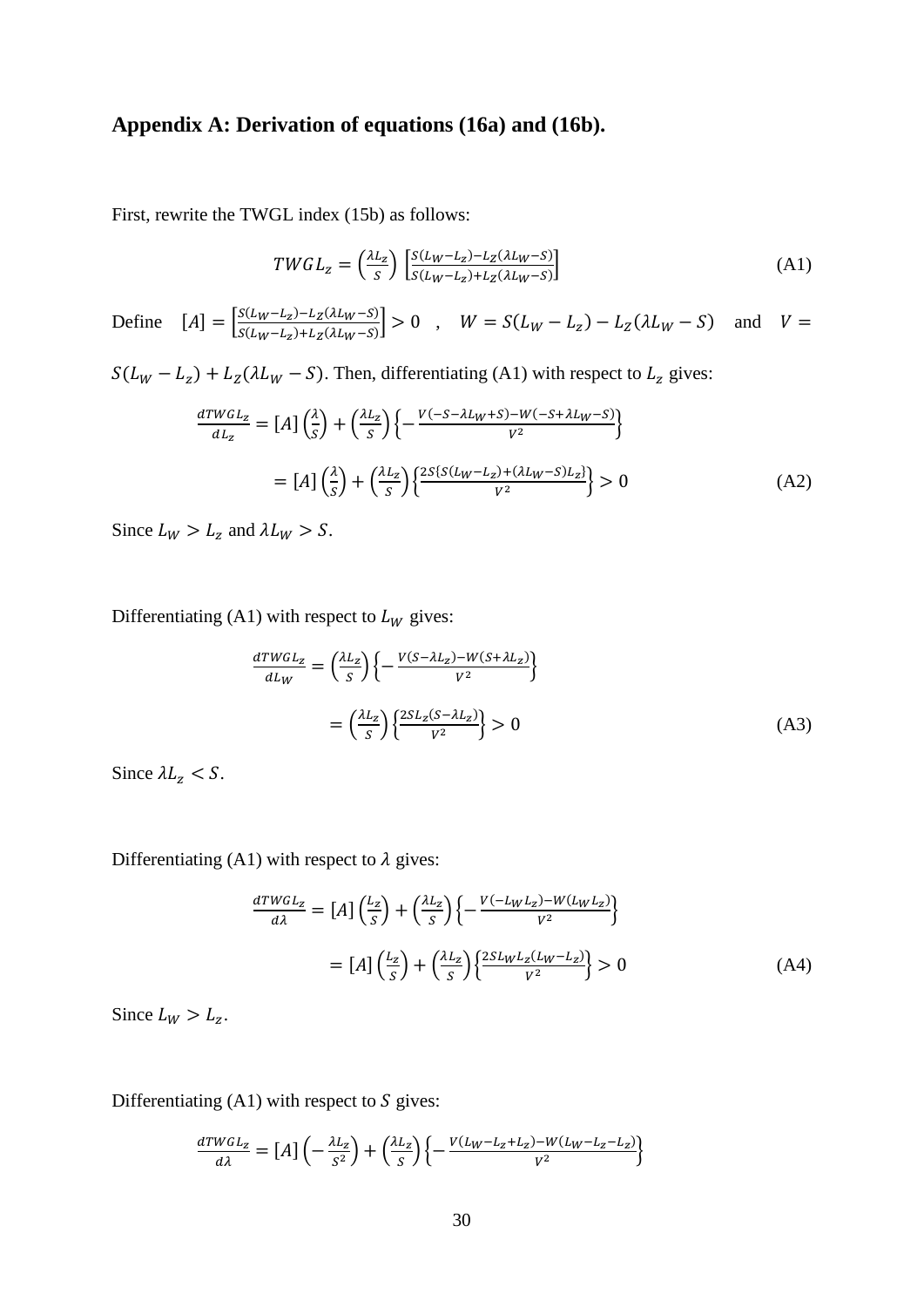$$
= [A] \left( -\frac{\lambda L_z}{S^2} \right) + \left( \frac{\lambda L_z}{S} \right) \left\{ -\frac{2(L_W - L_z)L_z \lambda L_W}{V^2} \right\} < 0 \tag{A5}
$$

Since  $L_W > L_z$ .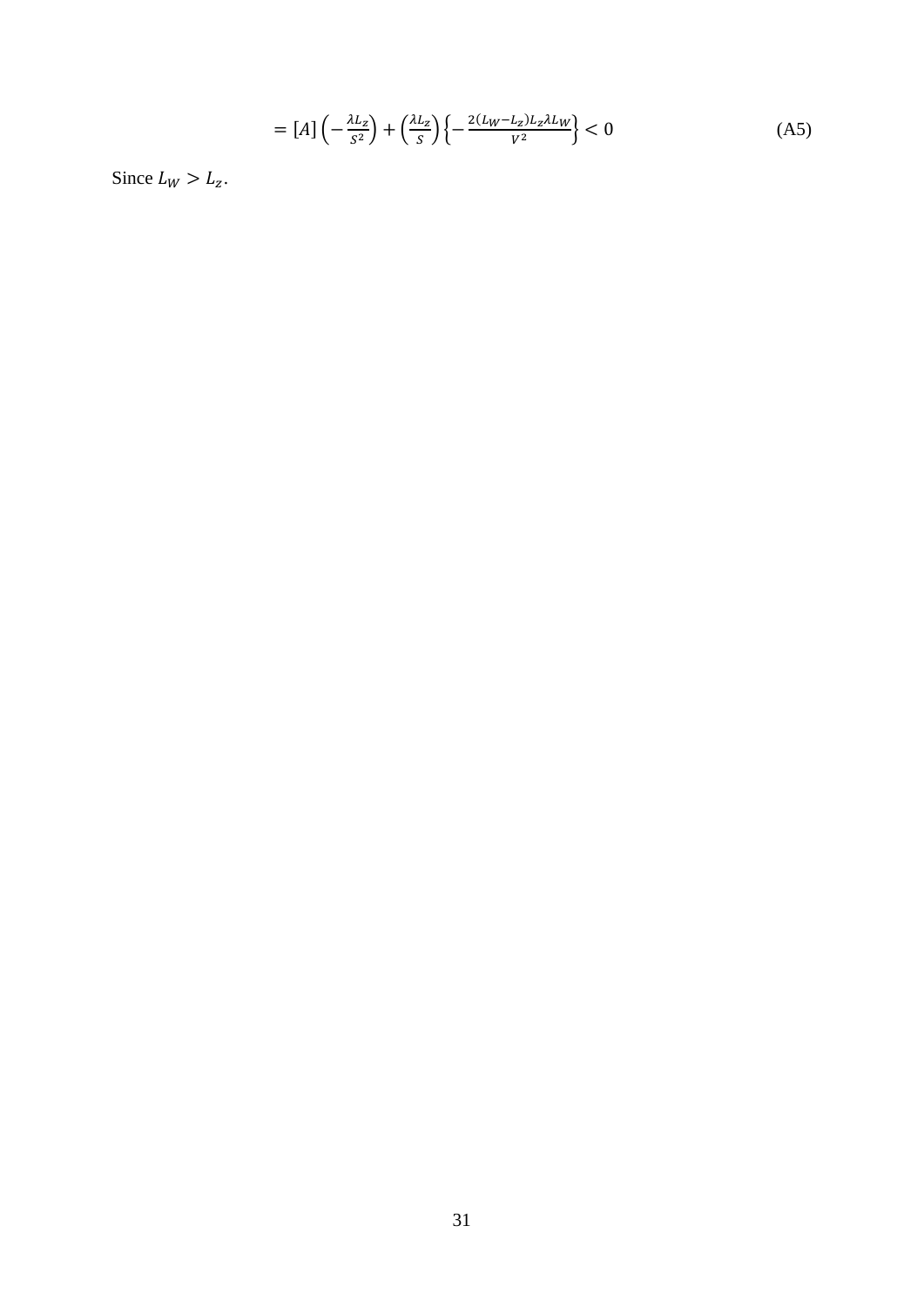Figure 1: The number of exporting and importing sectors: UN Comtrade data, 5-digit SITC, 1988-2013.

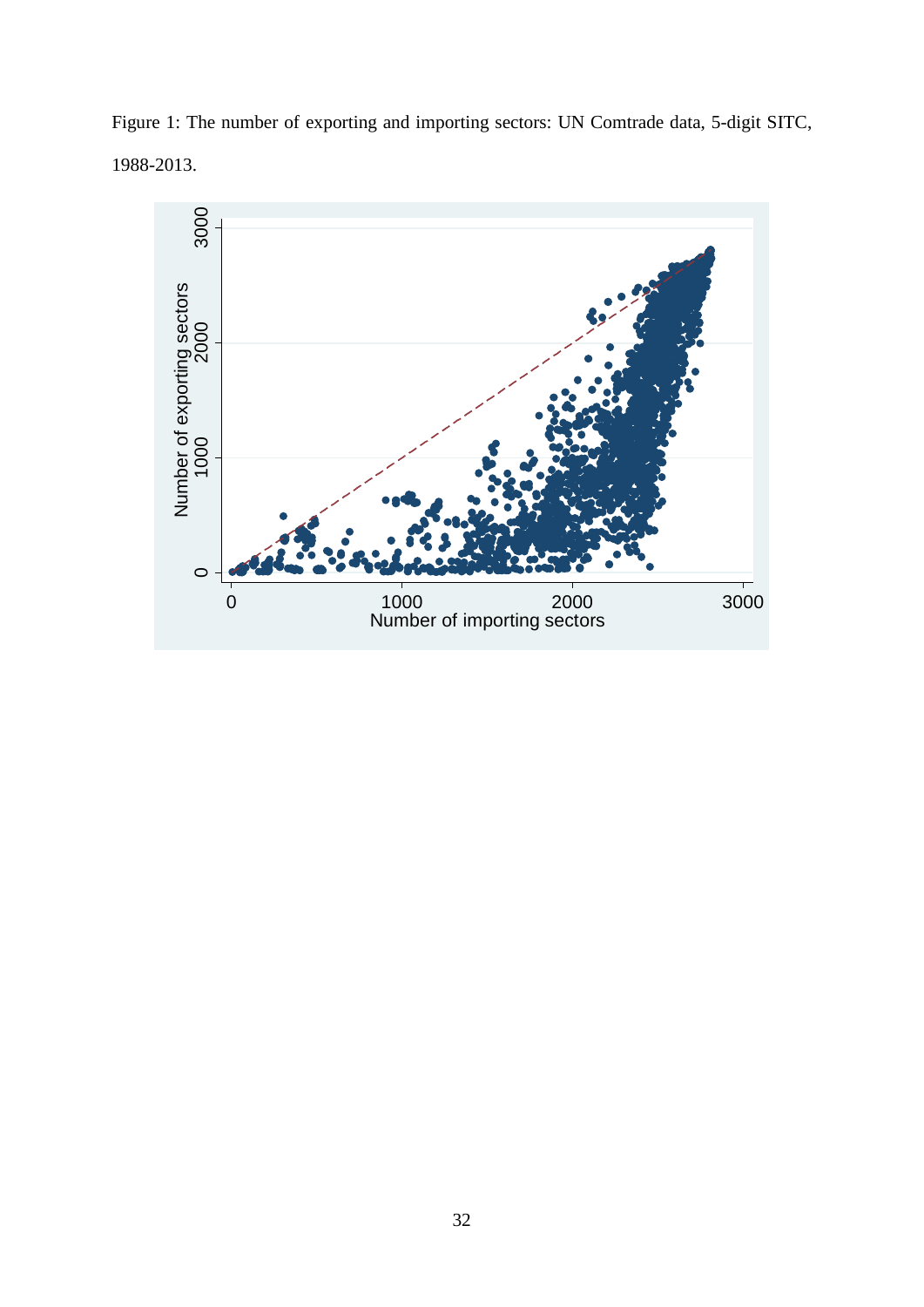Table 1: Descriptive Statistics of the variables used in the analysis

| Variable                                         | Mean     | <b>Standard Deviation</b> |
|--------------------------------------------------|----------|---------------------------|
| Trade-Weighted GL index                          | 22.966   | 19.658                    |
| Number of exporting sectors                      | 1484.4   | 891.57                    |
| Number of importing sectors                      | 2255.1   | 534.73                    |
| Real GDP, constant US\$ (millions)               | 332,448  | 1,191,344                 |
| Total partner real GDP, constant US\$ (billions) | 42,008.9 | 8,004.3                   |

Notes:  $N = 3,044$ , comprising an unbalanced panel of 172 countries from 1988 to 2013.

Table 2: Countries with the largest and smallest values for the trade-weighted Grubel-Lloyd

(TWGL) index (5-digit SITC) in 2010.

| <b>Largest TWGL Index</b>   |                   |            | <b>Smallest TWGL Index</b> |  |  |
|-----------------------------|-------------------|------------|----------------------------|--|--|
| Country                     | <b>TWGL Index</b> | Country    | <b>TWGL Index</b>          |  |  |
| Hong Kong                   | 0.8364            | Mauritania | 0.00126                    |  |  |
| Belgium                     | 0.7390            | Myanmar    | 0.00326                    |  |  |
| <b>United Arab Emirates</b> | 0.7047            | Cape Verde | 0.00419                    |  |  |
| Singapore                   | 0.7009            | Kiribati   | 0.00510                    |  |  |
| Netherlands                 | 0.6975            | Maldives   | 0.00567                    |  |  |

Table 3: Correlation between the variables used in the analysis.

|                     | <b>TWGL</b> | Exporting | Importing | Reporter | Total partner |
|---------------------|-------------|-----------|-----------|----------|---------------|
|                     | index       | sectors   | sectors   | GDP      | GDP           |
| <b>TWGL</b> index   | 1.0000      |           |           |          |               |
| Exporting sectors   | 0.7813      | 1.0000    |           |          |               |
| Importing sectors   | 0.5076      | 0.7710    | 1.0000    |          |               |
| <b>Reporter GDP</b> | 0.6725      | 0.8347    | 0.6462    | 1.0000   |               |
| Total partner GDP   | 0.0499      | 0.0310    | 0.0861    | 0.0214   | 1.0000        |

Notes: N = 3,044, comprising an unbalanced panel of 172 countries from 1988 to 2013.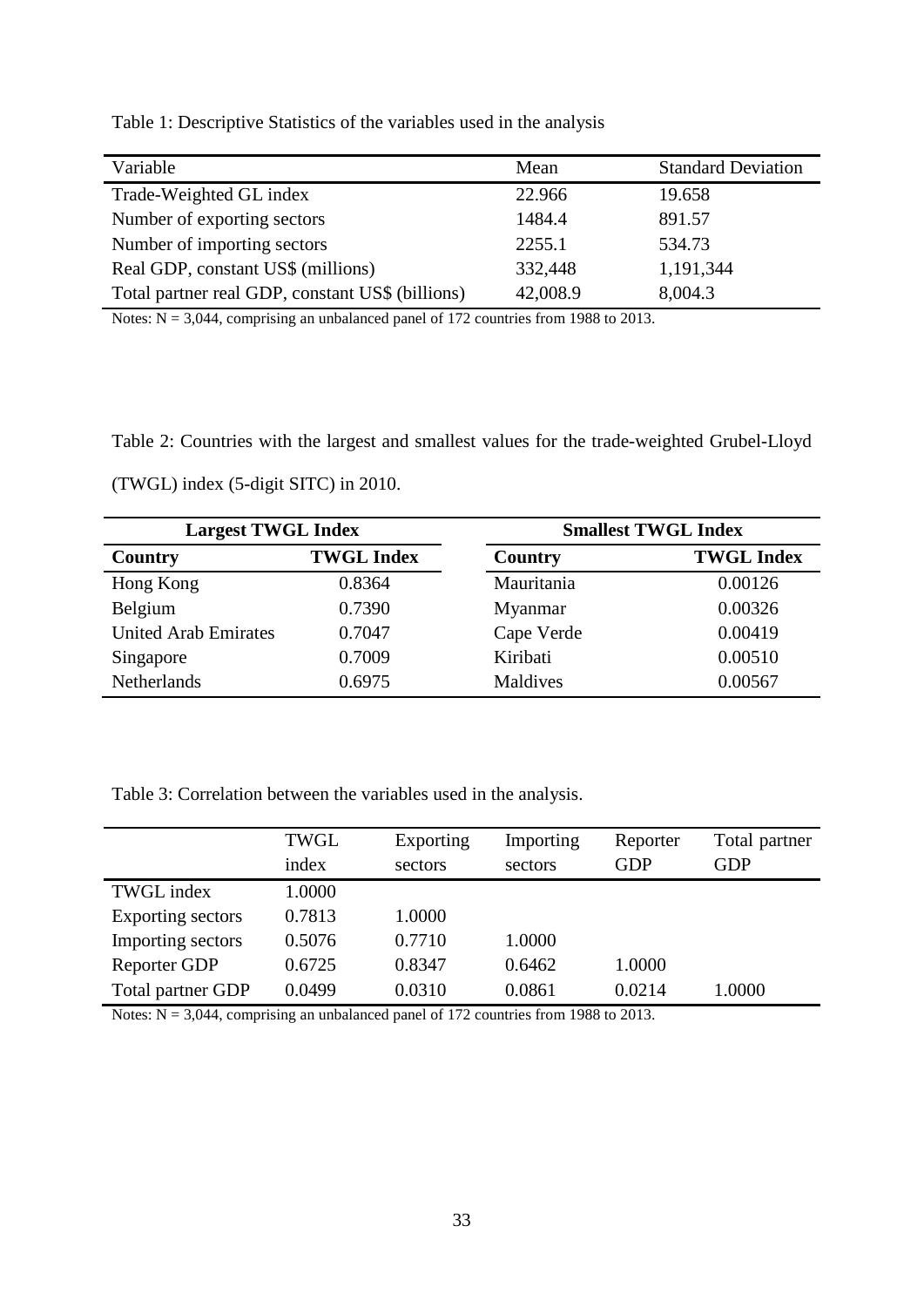Table 4: The determinants of the trade-weighted Grubel-Lloyd index.

|                                | (1)         | (2)         | (3)         | (4)         |
|--------------------------------|-------------|-------------|-------------|-------------|
| <b>Estimation Method</b>       | <b>FE</b>   | Tobit       | 2S-GMM      | 2S-GMM      |
| <b>Exported sectors</b>        | $0.012***$  | $0.012***$  | $0.011***$  | $0.011***$  |
|                                | (0.003)     | (0.003)     | (0.002)     | (0.002)     |
| Imported sectors               | $-0.006***$ | $-0.006***$ | $-0.005***$ | $-0.005***$ |
|                                | (0.002)     | (0.002)     | (0.001)     | (0.001)     |
| <b>Reporter GDP</b>            | 0.309       | 0.279       | $-1.038$    | $-1.127$    |
|                                | (1.731)     | (1.721)     | (1.858)     | (1.855)     |
| Total partner GDP              | $-1.328$    | 0.266       | $-1.687$    | $-14.495$   |
|                                | (3.763)     | (4.942)     | (3.907)     | (20.648)    |
| $R^2$                          | 0.33        |             | 0.30        | 0.30        |
| $N \times T$                   | 3,044       | 3,044       | 2,632       | 2,632       |
| $\boldsymbol{N}$               | 172         | 172         | 161         | 161         |
| T                              | 26          | 26          | 24          | 24          |
| Country and year fixed effects | Yes         | Yes         | Yes         | Yes         |
| Hansen J test                  |             |             | 2.09        | 2.57        |
| Hansen J test p-value          |             |             | 0.35        | 0.46        |
| UnderID test                   |             |             | 18.83       | 12.78       |
| UnderID test p-value           |             |             | 0.00        | 0.01        |
| WeakID test                    |             |             | 196.33      | 18.11       |
| First stage F-test of excluded |             |             | 52.93       | 36.42       |
| instruments, Exported sectors  |             |             |             |             |
| First stage F-test of excluded |             |             | 12.81       | 8.84        |
| instruments, Imported sectors  |             |             |             |             |
| First stage F-test of excluded |             |             |             | 10.45       |
| instruments, Total partner GDP |             |             |             |             |

Notes: The dependent variable is the trade-weighted Grubel-Lloyd index of intra-industry trade. \*\*\* significant at 1%; \*\* significant at 5%; \* significant at 10%. Estimation method is OLS in column (1), Tobit in column (2), and two-stage GMM in columns (3) and (4), in which the number of exported and imported sectors (column (3)) and the number of exported and imported sectors and the total trading partner GDP (column (4)) are assumed to be endogenous and are instrumented using the first two lags of the endogenous variables. All regressions include a full set of country and year fixed effects. Figures in parentheses are standard errors clustered by country.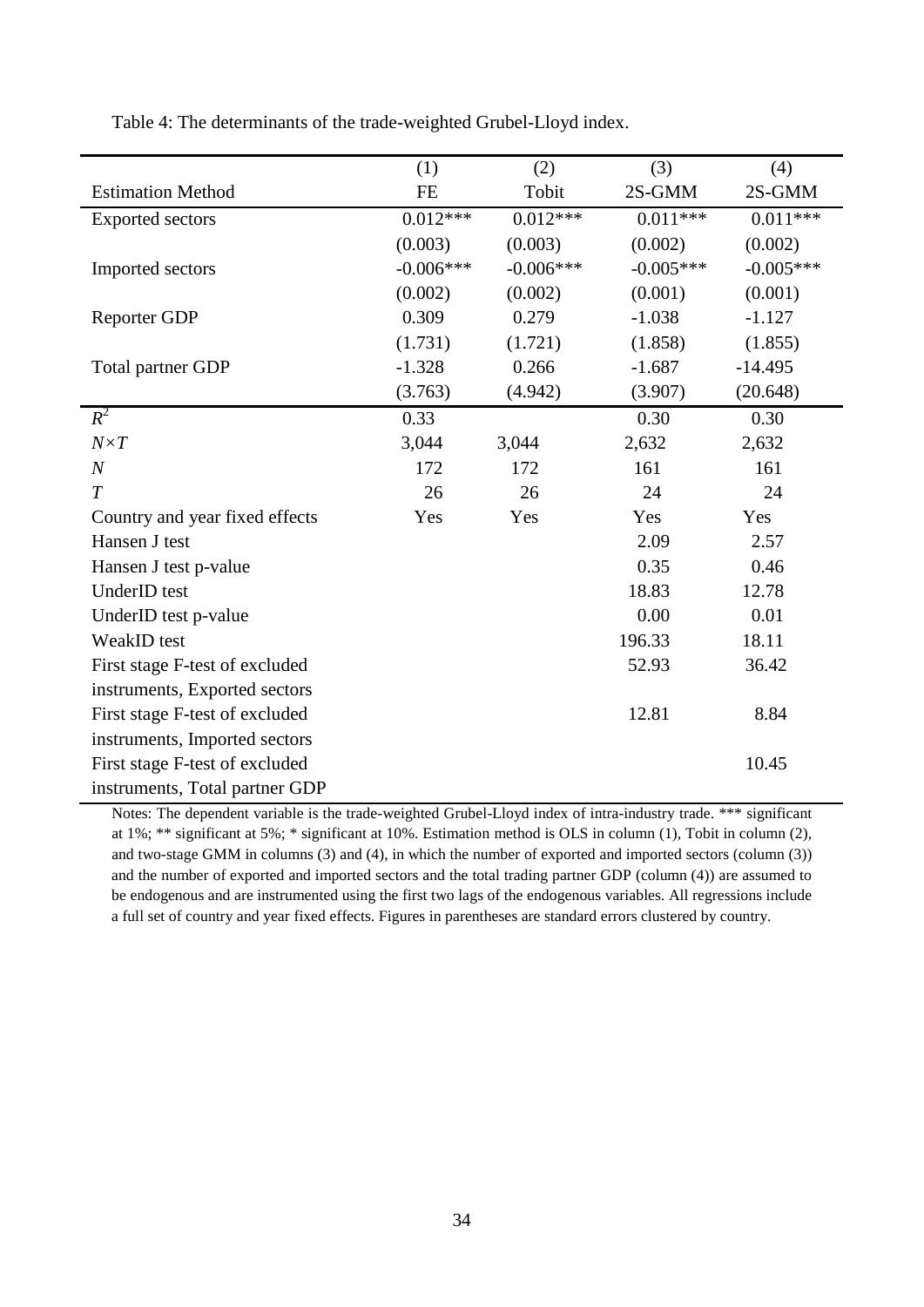|                                       | (1)        | (2)      | (3)         | (4)        | (5)       | (6)         |
|---------------------------------------|------------|----------|-------------|------------|-----------|-------------|
| <b>Estimation Method</b>              | $\rm FE$   | FE       | <b>FE</b>   | 2S-GMM     | 2S-GMM    | 2S-GMM      |
| <b>Exported sectors</b>               | $0.008***$ |          | $0.012***$  | $0.011***$ |           | $0.011***$  |
|                                       | (0.002)    |          | (0.003)     | (0.003)    |           | (0.002)     |
| Imported sectors                      |            | 0.000    | $-0.006***$ |            | 0.001     | $-0.005***$ |
|                                       |            | (0.001)  | (0.002)     |            | (0.001)   | (0.001)     |
| Reporter GDP                          | $-0.131$   | 2.582    |             | $-1.642$   | 1.533     |             |
|                                       | (1.744)    | (2.074)  |             | (1.790)    | (2.235)   |             |
| Total partner GDP                     | $-6.232$   | $-2.514$ | $-1.302$    | $-41.121*$ | $-22.775$ | $-15.684$   |
|                                       | (4.839)    | (3.920)  | (3.745)     | (23.648)   | (23.555)  | (20.584)    |
| $R^2$                                 | 0.29       | 0.20     | 0.33        | 0.23       | 0.14      | 0.30        |
| $N \times T$                          | 3,044      | 3,044    |             | 2,632      | 2,632     | 2,632       |
| $\boldsymbol{N}$                      | 172        | 172      |             | 161        | 161       | 161         |
| $\overline{T}$                        | 26         | 26       |             | 24         | 24        | 24          |
| Country and year fixed effects        | Yes        | Yes      |             | Yes        | Yes       | Yes         |
| Hansen J test                         |            |          |             | 0.41       | 0.41      | 2.53        |
| Hansen J test p-value                 |            |          |             | 0.82       | 0.81      | 0.47        |
| UnderID test                          |            |          |             | 13.07      | 11.02     | 12.83       |
| UnderID test p-value                  |            |          |             | 0.00       | 0.01      | 0.01        |
| WeakID test                           |            |          |             | 28.12      | 27.17     | 18.04       |
| First stage F-test, Exported sectors  |            |          |             | 51.66      |           | 42.59       |
| First stage F-test, Imported sectors  |            |          |             |            | 10.52     | 8.98        |
| First stage F-test, Total partner GDP |            |          |             | 15.17      | 13.84     | 10.82       |

Table 5: Sensitivity of results to omitting the number of exported and imported sectors, and reporter GDP.

Notes: The dependent variable is the trade-weighted Grubel-Lloyd index of intra-industry trade. \*\*\* significant at 1%; \*\* significant at 5%; \* significant at 10%. Estimation method is OLS in columns (1) to (3), and two-stage GMM in columns (4) to (6), in which the number of exported and imported sectors and the total trading partner GDP are assumed to be endogenous and are instrumented using the first two lags of the endogenous variables. All regressions include a full set of country and year fixed effects. Figures in parentheses are standard errors clustered by country.